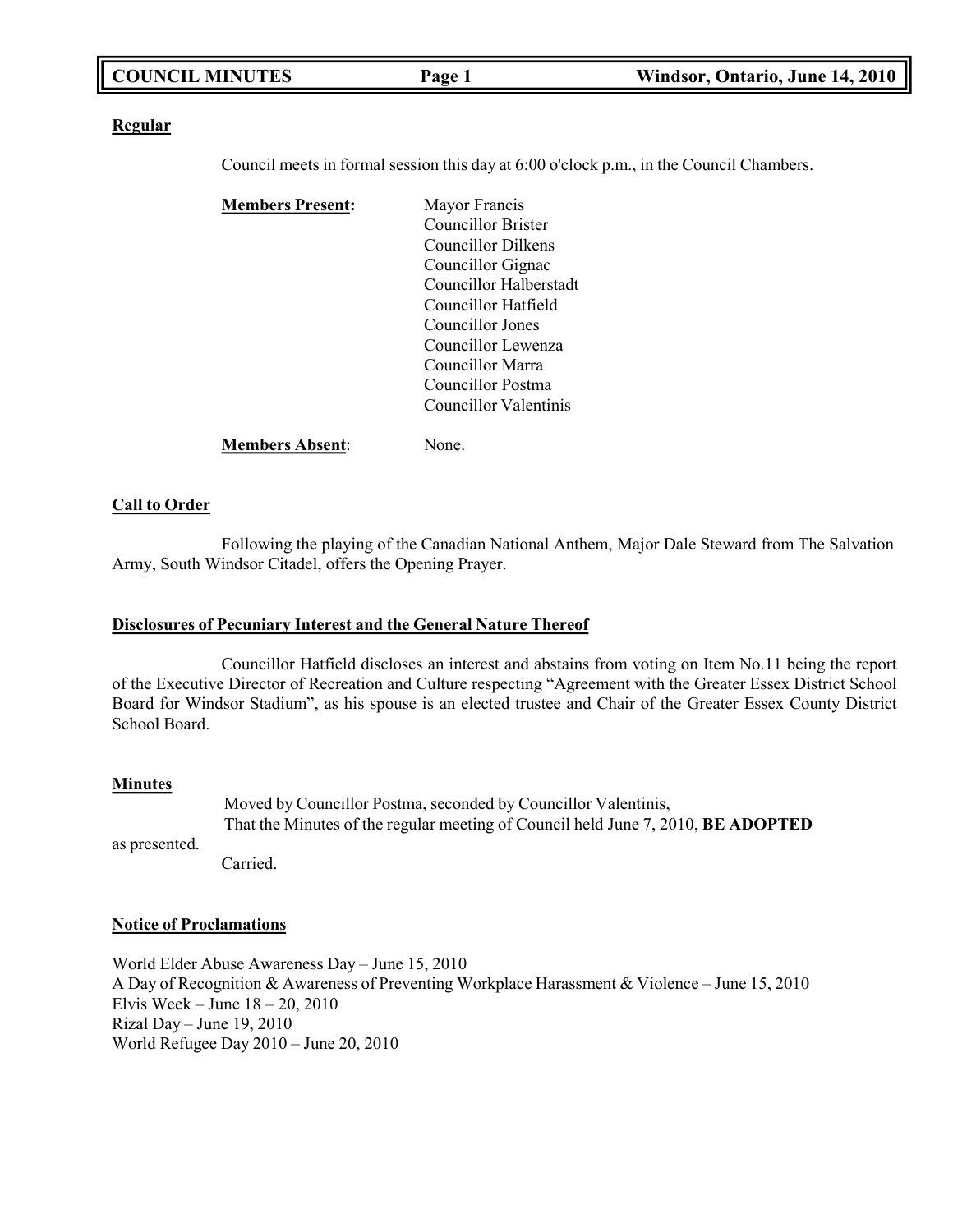## **COUNCIL MINUTES Page 2 June 14, 2010**

#### **Committee of the Whole**

Moved by Councillor Brister, seconded by Councillor Dilkens,

That Council do now rise and move into Committee of the Whole with the Mayor presiding for the purpose of dealing with:

- (a) communication items;
- (b) consent agenda;
- (c) hearing requests for deferrals or referrals of any items of business;
- (d) hearing presentations and delegations;
- (e) consideration of business items;
- (f) consideration of Committee reports:
	- (i) **Report of Special In-Camera Meeting or other Committee as may be held prior to Council** (if scheduled).

(g) consideration of by-laws 90-2010 through 101-2010 (inclusive). Carried.

## **Communications**

Moved by Councillor Gignac, seconded by Councillor Halberstadt,

**M173–2010** That the following Communication Items 1 and 3 to 18 inclusive, as set forth in the Council Agenda **BE REFERRED** as noted; that the minutes of the Transit Windsor Board of Directors and the Windsor Chartabus Inc. of their meetings held May 26, 2010 **BE ADOPTED**; and Communication No. 2 which is dealt with as follows:

## **Communication No. 2:**

Moved by Councillor Valentinis, seconded by Councillor Gignac,

**M174-2010 WHEREAS** the municipality of Windsor recently experienced a one in a hundred year rainfall event on June 5, 2010 and has experienced substantial flooding within infrastructure and has received reported losses of private damage, as well as municipally incurred costs to deal with this disaster, the Council of the City of Windsor hereby requests the Minister of Municipal Affairs and Housing to declare the City of Windsor a "disaster area" for the purposes of the Ontario Disaster Relief Assistance Program (ODRAP) – public and private components; and further,

**THAT** should the Minister declare a disaster area regarding the private component of ODRAP, Council will immediately, under the authority of ODRAP, appoint members to a disaster relief committee to administer ODRAP.

Carried.

SW2010

| Item | From                           | <b>Description</b>                                                                                                                                                                                                                                                                                                                                                                |
|------|--------------------------------|-----------------------------------------------------------------------------------------------------------------------------------------------------------------------------------------------------------------------------------------------------------------------------------------------------------------------------------------------------------------------------------|
|      | Ministry of the<br>Environment | Certificate of Approval – Municipal and Private Sewage Works –<br>Establishment of a combined sewer overflow collection and treatment<br>facility at the Windsor Riverfront between Ouellette Avenue to east of<br>Devonshire Road<br><b>City Engineer</b><br><b>Executive Director of Operations</b><br><b>Manager of Environmental Services</b><br>Note & File<br><b>SW2010</b> |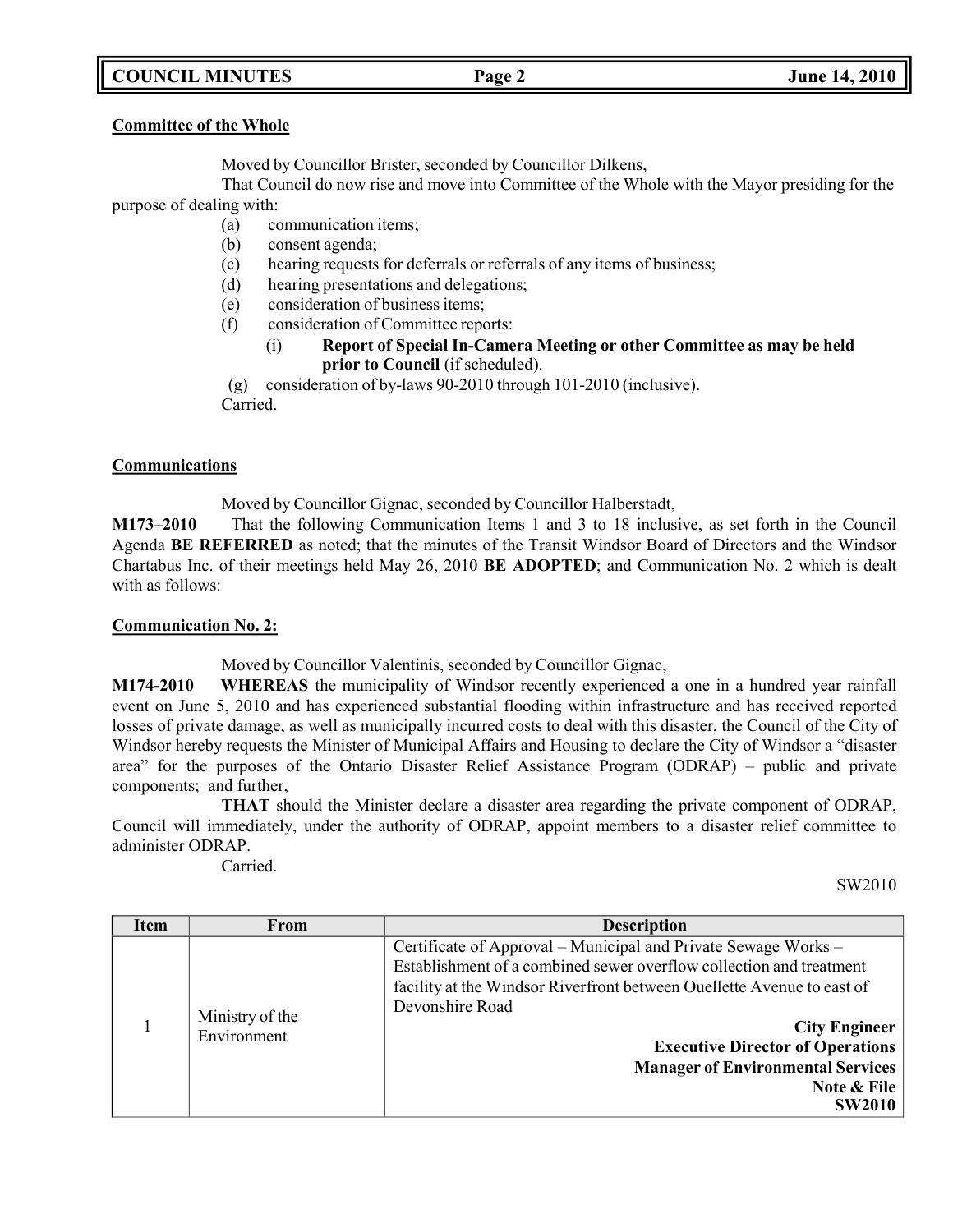# **COUNCIL MINUTES Page 3 June 14, 2010**

|                |                          | Summary of Ontario Disaster Relief Assistance Program (ODRAP)            |
|----------------|--------------------------|--------------------------------------------------------------------------|
|                | Ministry of Municipal    | <b>City Engineer</b>                                                     |
| $\overline{2}$ | Affairs and Housing      | <b>Chief Financial Officer &amp; City Treasurer</b>                      |
|                |                          | Note & File                                                              |
|                |                          | GP2010                                                                   |
|                |                          | Appeal of Peg Dorner, under the Planning Act, R.S.O. 1990 permitting a   |
|                |                          | lodging house for lands known as 677 Victoria Avenue                     |
|                |                          | <b>City Planner</b>                                                      |
| $\mathfrak{Z}$ | Ontario Municipal Board  | Chief Building Official & Executive Director of Building                 |
|                | (OMB)                    | <b>City Solicitor</b>                                                    |
|                |                          | <b>Zoning Clerk</b>                                                      |
|                |                          | Note & File<br>ZB/10541                                                  |
|                |                          | The 30 <sup>th</sup> Anniversary of Terry Fox's Marathon of Hope         |
| $\overline{4}$ | The Terry Fox Run for    | Note & File                                                              |
|                | <b>Cancer Research</b>   | <b>APR2010</b>                                                           |
|                |                          | Howard Avenue @ CPR Grade Separation - Construction Update               |
|                | <b>Dillon Consulting</b> | <b>City Engineer</b>                                                     |
| 5              | Limited                  | Note & File                                                              |
|                |                          | SW/9173                                                                  |
|                |                          | Public Notice of Meeting - City of Windsor - Walkerville Heritage Area   |
| 6              | Manager of Development   | Note & File                                                              |
|                | Applications             | ZB/10707                                                                 |
|                |                          | Minutes of the Essex-Windsor Solid Waste Authority Board Meeting -       |
|                | Essex-Windsor Solid      | April 15, 2010                                                           |
| $\tau$         | <b>Waste Authority</b>   | Note & File                                                              |
|                |                          | EI2010                                                                   |
|                |                          | Minutes of the Essex-Windsor Solid Waste Authority Board Meeting -       |
| 8              | Essex-Windsor Solid      | May 11, 2010                                                             |
|                | <b>Waste Authority</b>   | Note & File                                                              |
|                |                          | EI2010                                                                   |
|                |                          | Minutes of the Transit Windsor Board of Directors meetings held May      |
|                | Transit Windsor Board of | 26, 2010 and the minutes of the Windsor Chartabus Inc. meeting held      |
| 9              | Directors                | May 26, 2010                                                             |
|                |                          | <b>TO BE ADOPTED</b><br><b>MB2010</b>                                    |
|                |                          | Application of 3150 Donnelly Inc. for Draft Plan of Subdivision /        |
|                |                          | Condominium to permit a 53-unit residential apartment building for lands |
| 10             | Manager of Development   | located at 3150 Donnelly Street                                          |
|                | Applications             | Note & File                                                              |
|                |                          | ZP/10700                                                                 |
|                |                          | Application of 1520162 Ontario Inc. for Zoning Amendment to permit a     |
|                |                          | retail store, personal service shop, day nursery, light repair shop,     |
|                | Manager of Development   | restaurant, take-out food outlet, etc. for lands located at 4280 Howard  |
| 11             | Applications             | Ave.                                                                     |
|                |                          | Note & File                                                              |
|                |                          | ZB/10699                                                                 |
|                |                          | CQ 30-2010 - Handicap Signage on Chatham Street                          |
| 12             | Manager of Traffic       | <b>WAAC</b> Coordinator                                                  |
|                | Operations               | Note & File                                                              |
|                |                          | <b>ST2010</b>                                                            |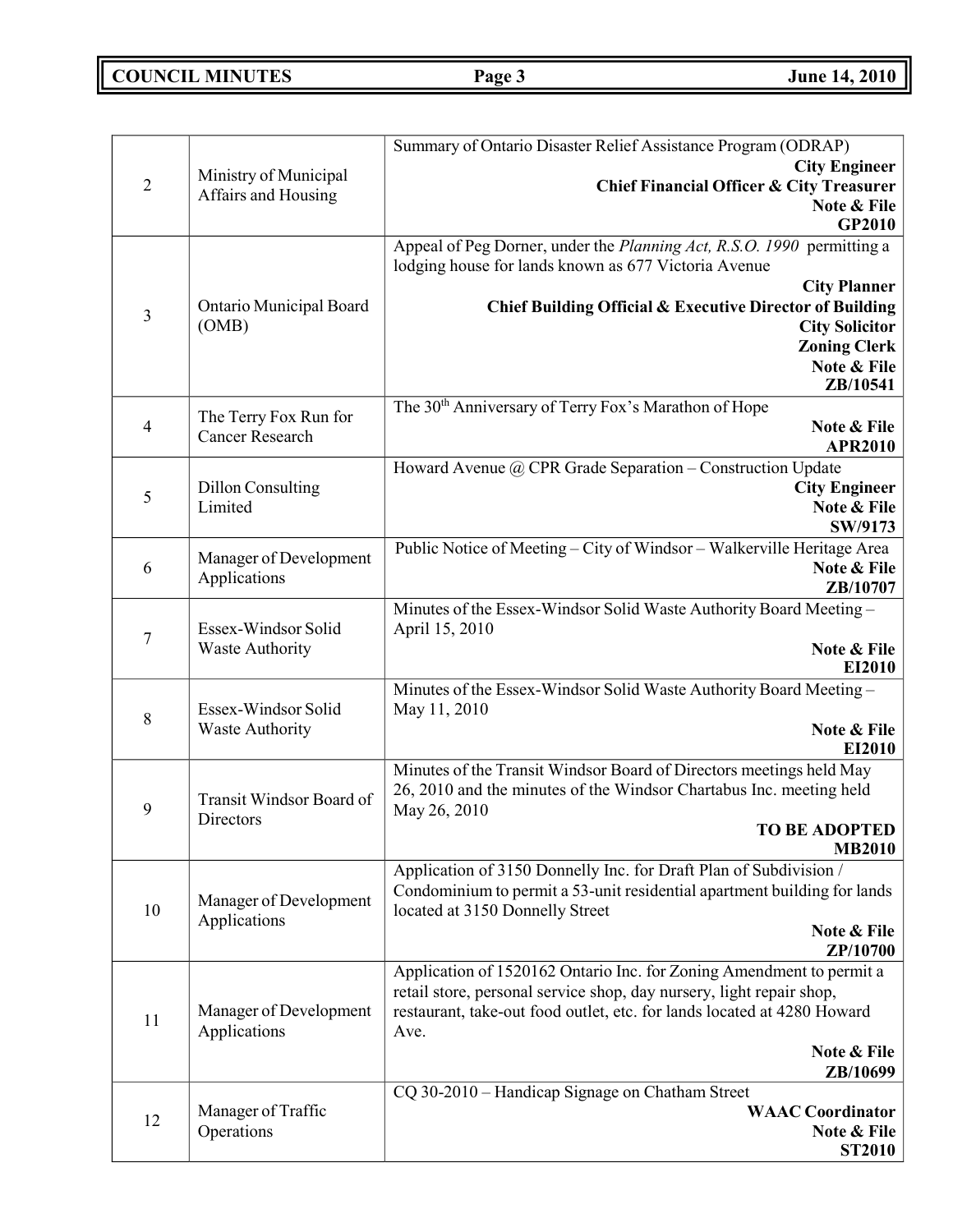## **COUNCIL MINUTES Page 4 June 14, 2010**

|    |                               | Ministry of Labour Orders re: Occupational Hearing Loss Claim and            |
|----|-------------------------------|------------------------------------------------------------------------------|
| 13 | Supervisor of Health &        | Joint Health and Safety Committee Recommendations                            |
|    | Safety                        | Note & File                                                                  |
|    |                               | AS/5686                                                                      |
|    |                               | Staff Participation in the Group Study Exchange Program of the Rotary        |
| 14 | City Engineer                 | <b>International Foundation</b>                                              |
|    |                               | Note & File                                                                  |
|    |                               | AS2010                                                                       |
|    |                               | Minutes of meeting held June 2, 2010 ( <i>previously distributed</i> for     |
| 15 | Town and Gown                 | members of Council only) (copy available upon request)                       |
|    | Committee                     | Note & File                                                                  |
|    |                               | <b>MB2010</b>                                                                |
|    |                               | Minutes of meeting held May 27, 2010 ( <i>previously distributed</i> for     |
| 16 | Windsor Accessibility         | members of Council only) (copy available upon request)                       |
|    | <b>Advisory Committee</b>     | Note & File                                                                  |
|    |                               | <b>MB2010</b>                                                                |
|    | <b>Greater Essex County</b>   | <b>Encouraging Facility Partnerships</b>                                     |
| 17 | District School Board         | Note & File                                                                  |
|    |                               | <b>ME2010</b>                                                                |
|    |                               | Sponsorship of the 8 <sup>th</sup> Annual NAFEA Meeting held in Windsor from |
| 18 | North American Forensic       | July 7-10, 2010                                                              |
|    | <b>Entomology Association</b> | <b>Council for Direction Requested</b>                                       |
|    | $\sim$ $\sim$ 1               | <b>APR2010</b>                                                               |

Carried.

## **Consent Agenda**

Moved by Councillor Postma, seconded by Councillor Jones,

That the following Consent Agenda and the recommendations contained in the administrative reports **BE APPROVED** as amended:

- Item 2 Building Inspections for Condominium Conversions
- Item 3 Andrew Dowie Inaugural G. Gordon M. Sterling Engineering Intern Award
- Item 4 Request to close a portion of the north/south alley between Benjamin and Langlois Avenue northerly from Hanna Street East
- Item 7 Training Initiative for Older Workers
- Item 9 Taxi Vehicle Safety Standards Certificates
- Item 10 Drouillard Park New Spray Pad
- Item 11 Agreement with the Greater Essex District School Board for Windsor Stadium
- Item 12 2010 Municipal Election Advance Vote Times and Dates and Early Closing of Institutional Voting Stations
- Item 13 Bridge Rehabilitation Lauzon Parkway over E.C. Row Tender No. 02-10
- Item 14 360Facility LLC Contract for Parks and Facilities
- Item 19 Part Lot Control Exemption Request Hanna's Homes Inc. Lots 49 to 70, inclusive and Part Lot 71, Registered Plan 558 and Part Closed Alley, now designated as Parts 1 to 10, Parts 12 to 15, Parts 17 to 24, all inclusive in Reference Plan 12R-20705 – West side of Alexandra Avenue, south of Ojibway Street (known municipally as 2211-2259, Alexandra Avenue)
- Item 22 Payne and Bebbington/Leigh v. The Corporation of the City of Windsor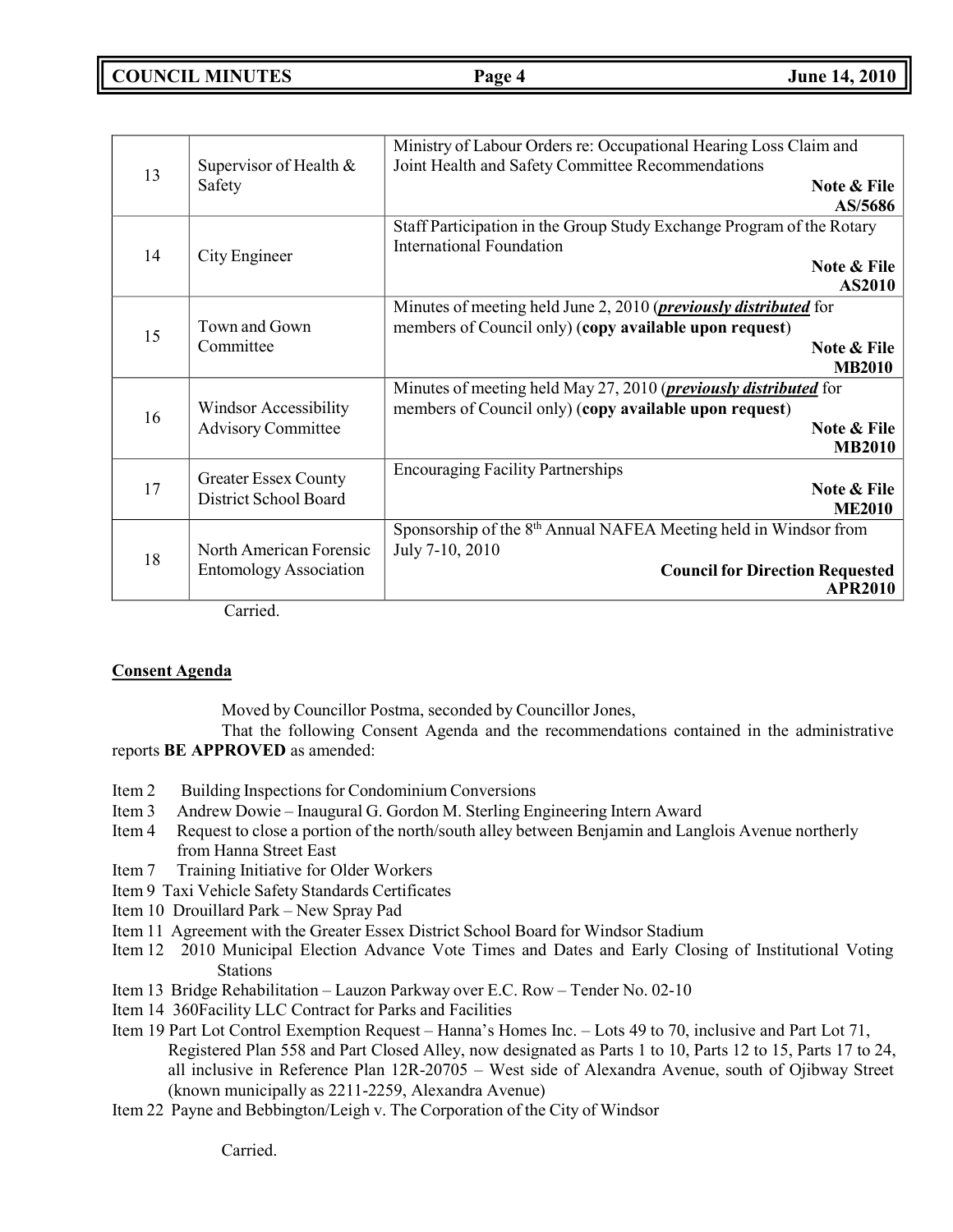| <b>COUNCIL MINUTES</b><br>Page 5 | <b>June 14, 2010</b> |
|----------------------------------|----------------------|
|----------------------------------|----------------------|

Councillor Hatfield discloses an interest and abstains from voting on Item No. 11. **Deferrals and/or Referrals and Withdrawals**

#### **Item 8 - Employment Ontario Transformation Project**

At the request of Administration, this matter is being deferred to the June 28, 2010 meeting of City Council, to allow for additional review.

#### **By-Law 100-2010 – a by-law to close, stop up and convey the 3.65 metre (12 foot) wide northerly and southerly portions of Cleary Street, easterly from Glenwood Avenue, City of Windsor**

Moved by Councillor Lewenza, seconded by Councillor Marra,

**M176 2010** That first, second and third reading of By-law 100-2010, being "a by-law to close, stop up and convey the 3.65 metre (12 foot) wide northerly and southerly portions of Cleary Street, easterly from Glenwood Avenue, City of Windsor" **BE DEFERRED** to the July 12, 2010 meeting of City Council, to allow for further review.

Carried.

#### **Presentations & Delegations:**

### **Application to close east/west alley and north/south alley between St. Patrick's Drive and Randolph Avenue southerly from Labelle Street**

#### **Pauline Trealout, Applicant**

Pauline Trealout, Applicant, appears before Council as the owner of a vacant lot located south of the east-west alley and is requesting the closure of only a portion of the alleys which abut her property for lot consolidation purposes to facilitate the construction of a new garage.

#### **James Gillis, Ward 1 resident**

James Gillis, Ward 1 resident, appears before Council to request that if the application to close the east/west alley between St. Patrick's Drive and Randolph Avenue southerly from Labelle Street is granted, he would like the opportunity to purchase his half of the alley.

#### **SAA/10569** 5

(For final disposition of this matter, see Clause **CR241/2010 and CR242/2010** in Schedule "A" attached hereto.)

#### **Request to close north/south alley west of California Avenue, northerly from College Avenue**

#### **Sam Helou, Ward 2 resident**

Sam Helou, Ward 2 resident, appears before Council to request that Council approve his application to close the 4.57 metre (15 feet) wide north/south alley west of California Avenue and northerly from College Avenue for a distance of 39.75 metres, for lot consolidation purposes to facilitate development of a parking lot and to maximize the parking area.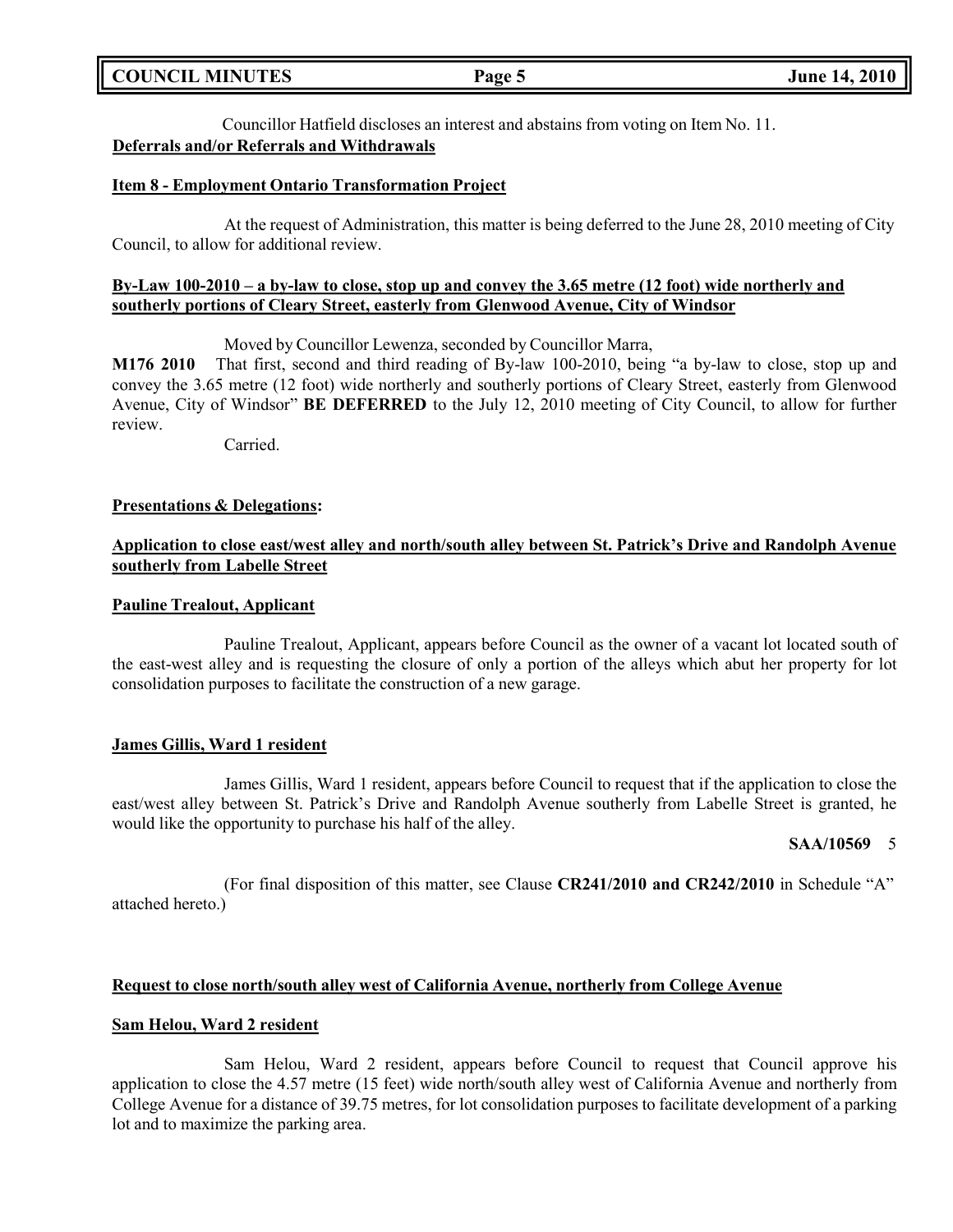## **COUNCIL MINUTES Page 6 June 14, 2010**

## **Jerry Udell, Solicitor representing the University of Windsor**

Jerry Udell, Solicitor representing the University of Windsor, appears before Council to state that with regards to the request to close the north/south alley west of California Avenue, northerly from College Avenue, the University of Windsor is now interested in purchasing half of the alley if Council approves its closure.

## **SAA/10623** 1

(For final disposition of this matter, see Clause **CR219/2010** in Schedule "A" attached hereto.)

## **3 rd Annual St. Elias Festival, July 9-11, 2010, Noise By-law Exemption Permit Request**

## **Paul Jacobs, Ward 1 resident**

Paul Jacobs, Ward 1 resident, appears before Council to express concern regarding the 3rd Annual St. Elias Festival scheduled for July 9 to 11, 2010, stating that he is not opposed to the event itself, but that the request for it to be held until midnight on July 9 and 10 and until 11 p.m. on July 11 is concerning as the noise affects the quality of life for nearby residents, and concludes by suggesting the event be held in the daytime, until 8 p.m.

## **Mikhail Chahin, Chairman, Parish Council; Fr. John Ayoub, Priest; and George Gharib, Parish Council member, St. Ignatius Church**

Mikhail Chahin, Chairman, Parish Council; Fr. John Ayoub, Priest; and George Gharib, Parish Council member, St. Ignatius Church, appear before Council to request a noise by-law exemption permit for the 3<sup>rd</sup> Annual St. Elias Festival on July 9 through July 11, stating that the Church relies on this event as a revenue generator, and conclude by stating that measures are being taken to alleviate neighbourhood concerns this year.

## **SR/10689** 6

(For final disposition of this matter, see Clause **CR225/2010** in Schedule "A" attached hereto.)

## **Response to CQ37-2010 Respecting Excessive Vehicle Noise**

## **Andy Furlong, Ward 3 resident**

Mayor Francis leaves the meeting at 7:25 o'clock p.m., and Councillor Postma assumes the Chair.

Andy Furlong, Ward 3 resident, appears before Council to state that there is a need to step up enforcement of excessive vehicle noise, suggesting that there have been a growing number of modified motorcycles generating engine noise far in excess of what city by-laws and provincial laws allow.

Mayor Francis returns to the meeting at 7:33 o'clock p.m., and Councillor Postma returns to her seat at the Council table.

## **SB2010** 17

(For final disposition of this matter, see Clause **CR236/2010** in Schedule "A" attached hereto.)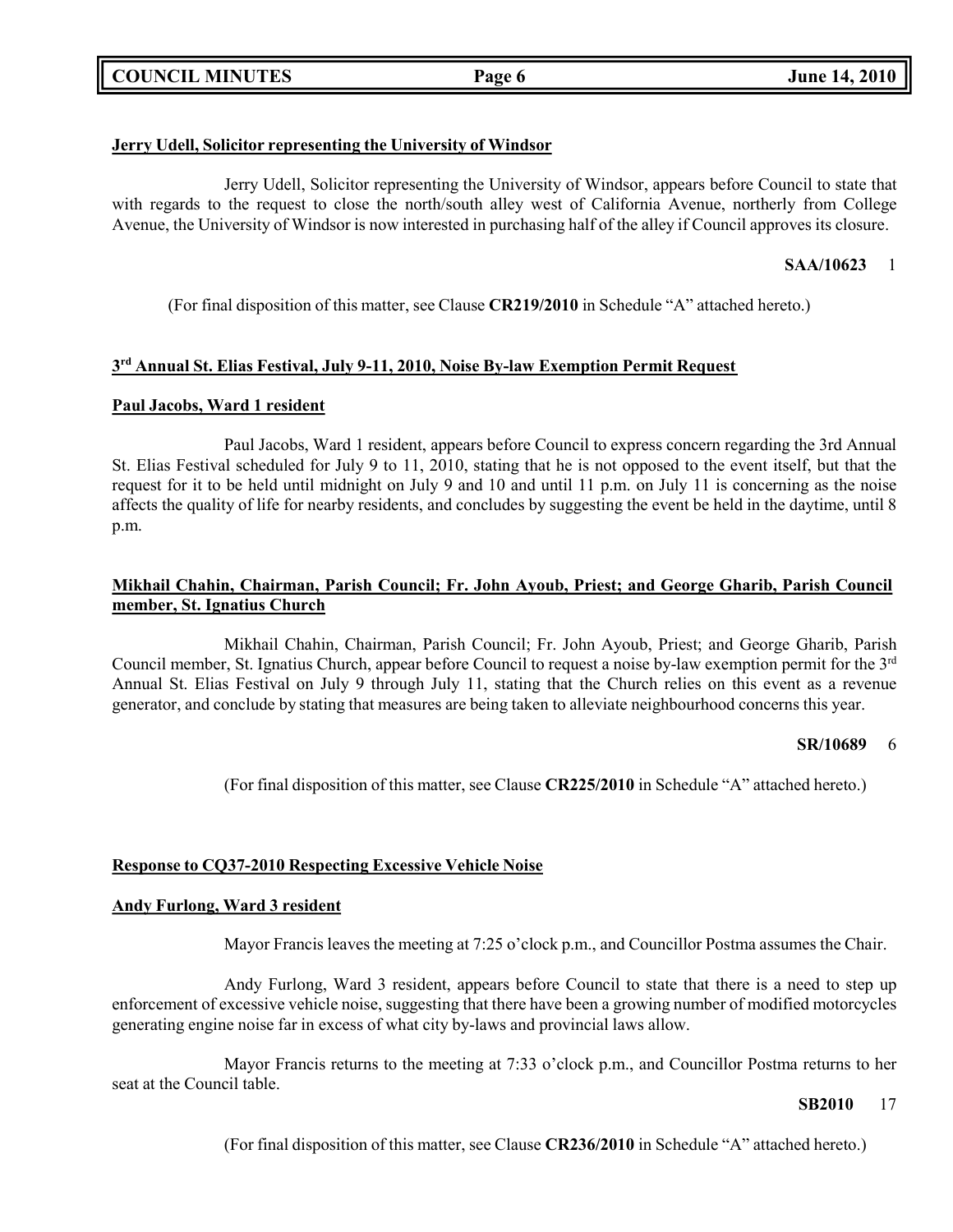## **COUNCIL MINUTES Page 7 June 14, 2010**

## **Windsor Boat Charters Agreement**

## **Capt. Mike Brill, representing Windsor Boat Charters**

Capt. Mike Brill, representing Windsor Boat Charters, appears before Council to request that he be granted permission to disembark and embark passengers at Dieppe Gardens and Reaume Park, commencing June 1, 2010 and ending on October 31, 2010 stating that he has all his papers in order, and concludes by requesting that any third party information expressing concern of his operation and received by administration should be made available to him, so that he can respond accordingly.

## **MT/10679** 18

(For final disposition of this matter, see Clause **CR237/2010** in Schedule "A" attached hereto.)

## **2010 First Quarter Operating Budget Variance Report**

## **Andrew Daher, Manager of Operating Budget Control and Financial Administration and Tony Ardovini, Deputy Treasurer - Financial Planning**

Andrew Daher, Manager of Operating Budget Control and Financial Administration, and Tony Ardovini, Deputy Treasurer - Financial Planning, appear before Council to provide an overview and context regarding the 2010 First Quarter Operating Budget Variance Report, including tax supported variances, mitigating steps and strategies, other potential risks areas and non-tax supported variances.

## **AFB/10444** 15

(For final disposition of this matter, see Clause **CR234/2010** in Schedule "A" attached hereto.)

## **Regular Business Items (for final disposition of these matters see Schedule "A" attached)**

- Item 16 Central Riverfront Festival Plaza Amphitheatre Infrastructure Stimulus Fund (ISF)
- Item 20 2010 Final Property Tax Rates
- Item 21 The Corporation of the Town of Tecumseh Application to the Ontario Highway Transport Board for a Public Vehicle Operating Licence - UPDATE Report

## **Consideration of Committee Reports**

|               | Moved by Councillor Postma, seconded by Councillor Valentinis,                  |
|---------------|---------------------------------------------------------------------------------|
| M175-2010     | That the Report of the special In-camera meeting held June 14, 2010, BE ADOPTED |
| as presented. |                                                                                 |
|               | Carried                                                                         |

ACO2010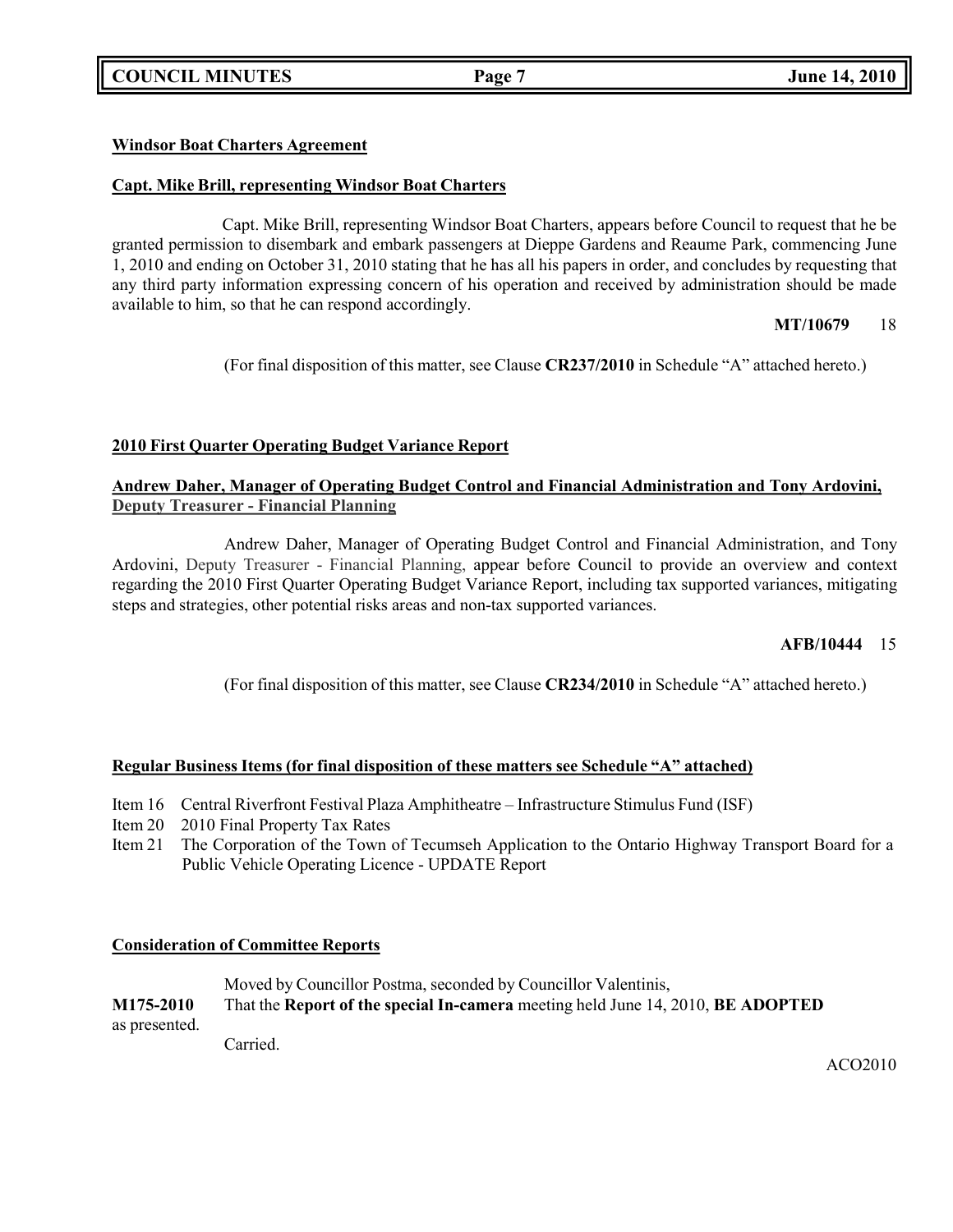#### **By-laws**

Moved by Councillor Brister, seconded by Councillor Dilkens,

That the following By-laws No. 90-2010 through 99-2010 and 101-2010 (inclusive), be introduced and read a first and second time:

- 90-2010 "A BY-LAW TO PROVIDE FOR ADVANCE VOTING TO BE HELD PRIOR TO VOTING DAY"
- 91-2010 "A BY-LAW TO PROVIDE FOR REDUCED HOURS OF VOTING IN INSTITUTIONS AND RETIREMENT HOMES"
- 92-2010 "A BY-LAW TO ADOPT OPTIONAL TOOLS FOR THE PURPOSES OF ADMINISTERING LIMITS FOR THE COMMERCIAL, INDUSTRIAL AND MULTI-RESIDENTIAL PROPERTY CLASSES"
- 93-2010 "A BY-LAW TO ADOPT OPTIONAL TOOLS FOR THE PURPOSES OF ADMINISTERING LIMITS FOR ELIGIBLE PROPERTIES WITHIN THE MEANING OF SECTION 331 (NEW CONSTRUCTION) FOR THE COMMERCIAL, INDUSTRIAL AND MULTI-RESIDENTIAL PROPERTY CLASSES"
- 94-2010 "A BY-LAW TO SET TAX RATE REDUCTIONS FOR PRESCRIBED PROPERTY SUBCLASSES FOR THE YEAR 2010"
- 95-2010 "A BY-LAW TO ESTABLISH TAX RATIOS FOR PRESCRIBED PROPERTY CLASSES"
- 96-2010 "A BY-LAW TO PROVIDE FOR THE IMPOSITION OF SPECIAL CHARGES UPON PRESCRIBED BUSINESS PROPERTY CLASSES OF RATEABLE PROPERTY WITHIN IMPROVEMENT AREAS FOR THE YEAR 2010"
- 97-2010 "A BY-LAW TO FIX THE TAX RATES AND TO PROVIDE FOR THE LEVY AND COLLECTION OF MUNICIPAL TAXES FOR THIS YEAR"
- 98-2010 "A BY-LAW TO FURTHER AMEND BY-LAW NUMBER 8600 CITED AS THE "WINDSOR CORE AREA ZONING BY-LAW"
- 99-2010 "A BY-LAW TO PROVIDE THAT PART-LOT CONTROL SHALL NOT APPLY TO CERTAIN LAND THAT IS WITHIN REGISTERED PLAN 558 IN THE CITY OF WINDSOR"
- 100-2010 "A BY-LAW TO CLOSE, STOP UP AND CONVEY THE 3.65 METRE (12 FOOT) WIDE NORTHERLY AND SOUTHERLY PORTIONS OF CLEARY STREET, EASTERLY FROM GLENWOOD AVENUE, CITY OF WINDSOR" – **DEFERRED (see Deferral stage)**
- 101-2010 "A BY-LAW TO CONFIRM THE PROCEEDINGS OF THE COUNCIL OF THE CORPORATION OF THE CITY OF WINDSOR AT ITS MEETING HELD ON THE FOURTEENTH DAY OF JUNE, 2010"

Carried.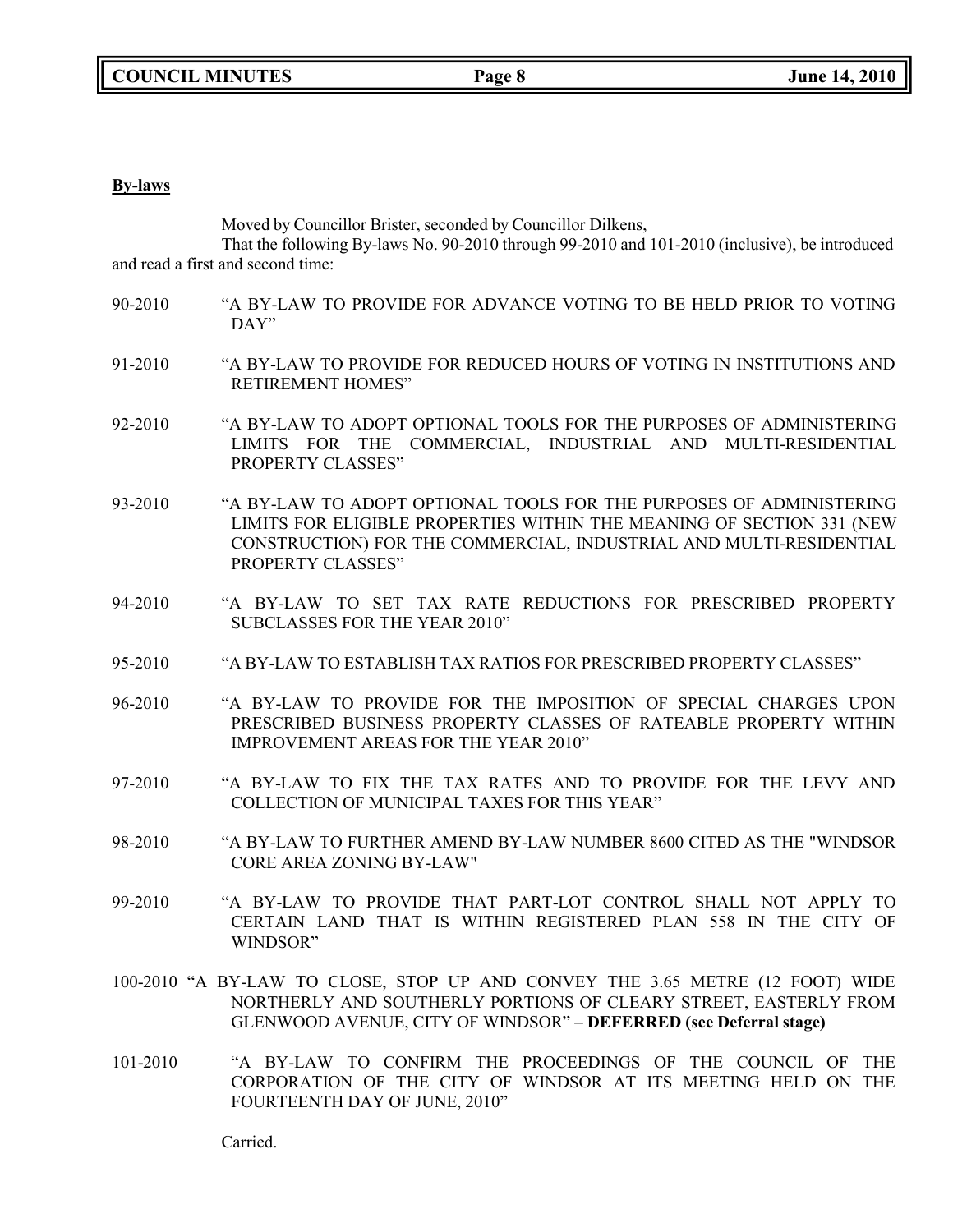**COUNCIL MINUTES Page 9 June 14, 2010**

Moved by Councillor Gignac, seconded by Councillor Halberstadt,

That the Committee of the Whole does now rise and report to Council respecting the business items considered by the Committee:

| 1)               | <b>Communication Items (as amended)</b>                           |
|------------------|-------------------------------------------------------------------|
| 2)               | <b>Consent Agenda</b> (as amended)                                |
| 3)               | <b>Items Deferred</b>                                             |
|                  | <b>Items Referred</b>                                             |
| $\boldsymbol{4}$ | Consideration of the Balance of Business Items (see Schedule "A") |
| 5)               | <b>Committee Reports (as presented)</b>                           |
| 6                | By-laws given first and second readings (as presented)            |
|                  |                                                                   |

Carried.

## **Notices of Motion**

None presented.

## **Third Reading of By-laws**

Moved by Councillor Hatfield, seconded by Councillor Jones,

That the following By-laws No. 90-2010 through 99-2010 and 101-2010 (inclusive), having been read a first and second time be now read a third time and finally passed and that the Mayor and Clerk **BE AUTHORIZED** to sign and seal the same notwithstanding any contrary provision of the Council. Carried.

## **Petitions**

None presented.

## **Council Questions**

Moved by Councillor Postma, seconded by Councillor Valentinis,

**M177-2010** That the Council Questions arising from the previous meeting of Council and listed by the Clerk **BE NOW CONSIDERED** for purposes of discussion, and further, that the Administration **BE DIRECTED** to proceed with the necessary actions to respond to the Council Questions consistent with Council's instructions. Carried.

ACOQ2010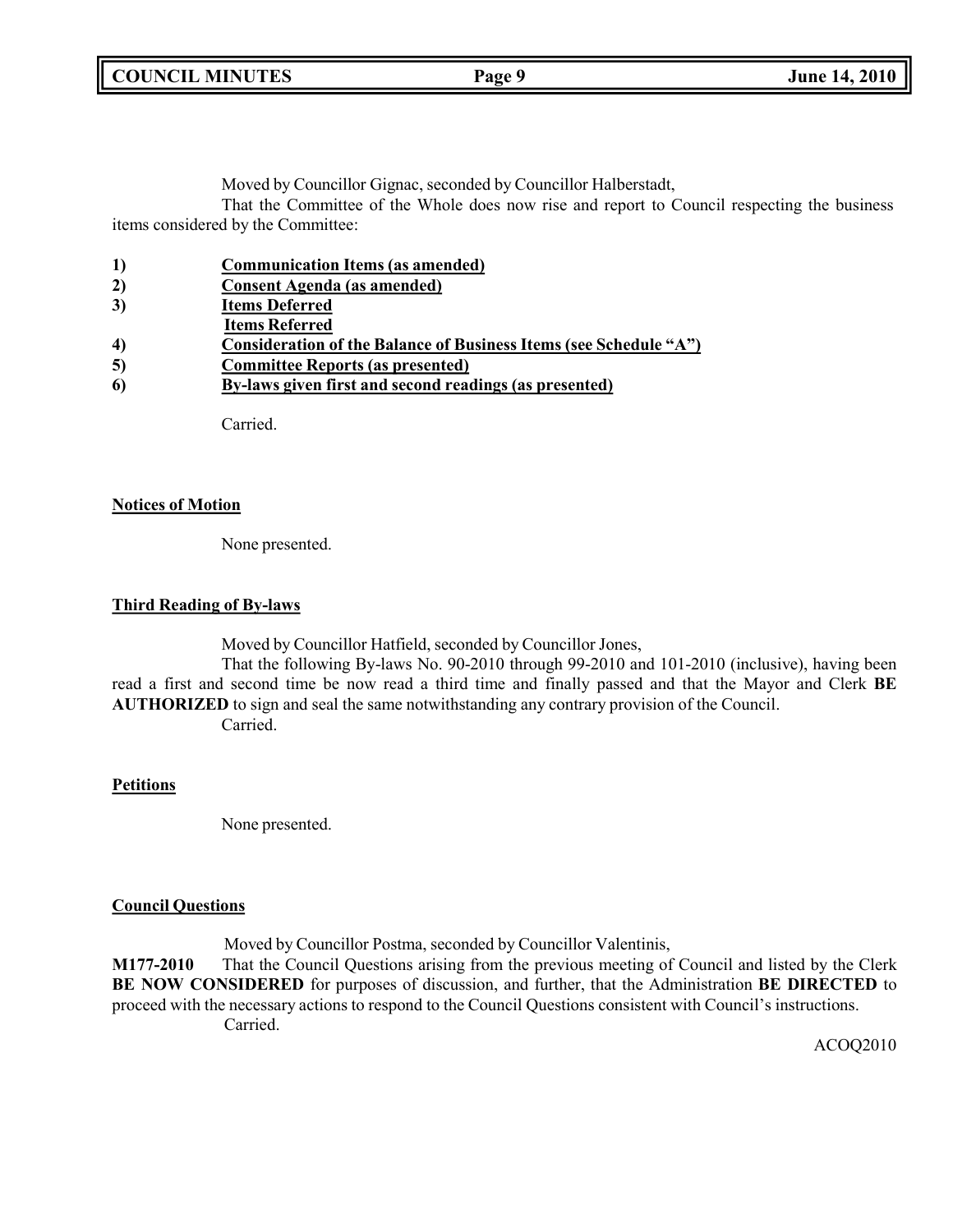## **COUNCIL MINUTES Page 10 June 14, 2010**

### **Adjournment**

of the Mayor. Moved by Councillor Brister, seconded by Councillor Dilkens, That this Council meeting stand adjourned until the next regular meeting of Council or at the call Carried.

Accordingly, the meeting is adjourned at 9:05 o'clock p.m.

**MAYOR**

**CITY CLERK**

## **THIS IS A DRAFT COPY**

## **DEPUTY CITY CLERK/SENIOR MANAGER OF COUNCIL SERVICES**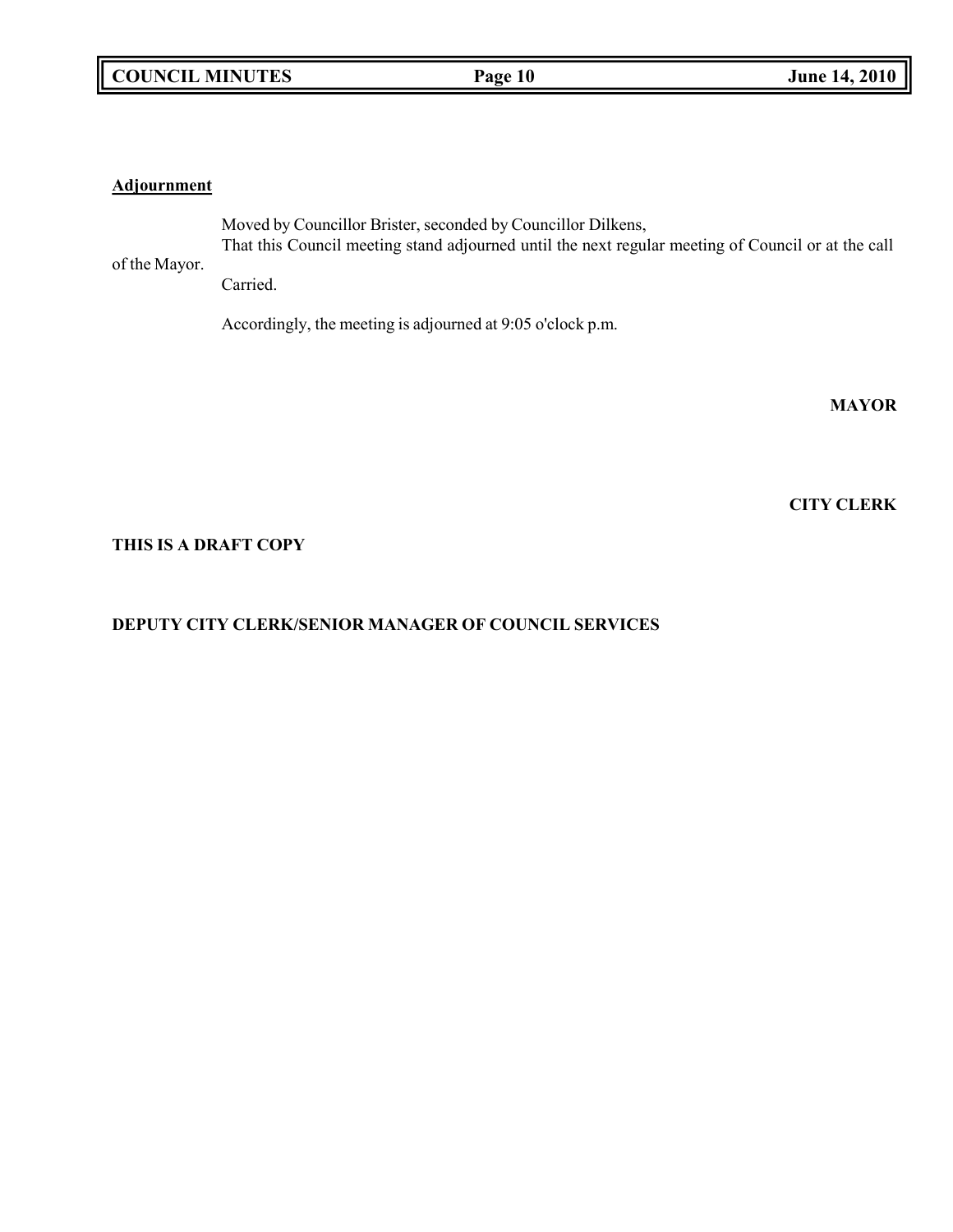## **COUNCIL MINUTES Page 11 June 14, 2010**

Jones Hatfield

#### CR219/2010

That the report of the City Solicitor dated May 31, 2010 entitled "Request to close north/south alley west of California Avenue, northerly from College Avenue" **BE DEFERRED** to allow for Administration to meet with both the Applicant and representatives from the University of Windsor, to determine what is best for the community's interests, and that a Site Plan **BE SUBMITTED** to allow for comment.

Carried.

Councillors Postma and Halberstadt voting nay.

Report Number **14739 SAA/10623 1**

Internal Distribution Building [Don Wilson] Chief Building Official City Planner City Engineer Building – Sharon Amlin City Clerk/Licence Commissioner Property Coordinator – Frank Scarfone City Solicitor

# Postma

Jones

## CR220/2010

i) That Council **AUTHORIZE** the Building Department to charge fees commensurate with the cost of conducting inspections and preparing reports respecting building conditions for condominium conversion applications; and

ii) That Council **AMEND** By-law 53-2007 to include the Building Department fees.

Carried.

Report Number **14707 SB2010 C2**

Internal Distribution Building [Lee Anne Doyle, CBO] Manager of Inspection – Al Peach City Planner City Solicitor

Postma Jones

CR221/2010

That City Council **ACKNOWLEDGE** the awarding of the G. Gordon M. Sterling Engineering Intern Award to Andrew Dowie of the Public Works Department.

Carried.

Internal Distribution Public Works [Mario Sonego, City Engineer] Report Number **14727 AS2010 C3**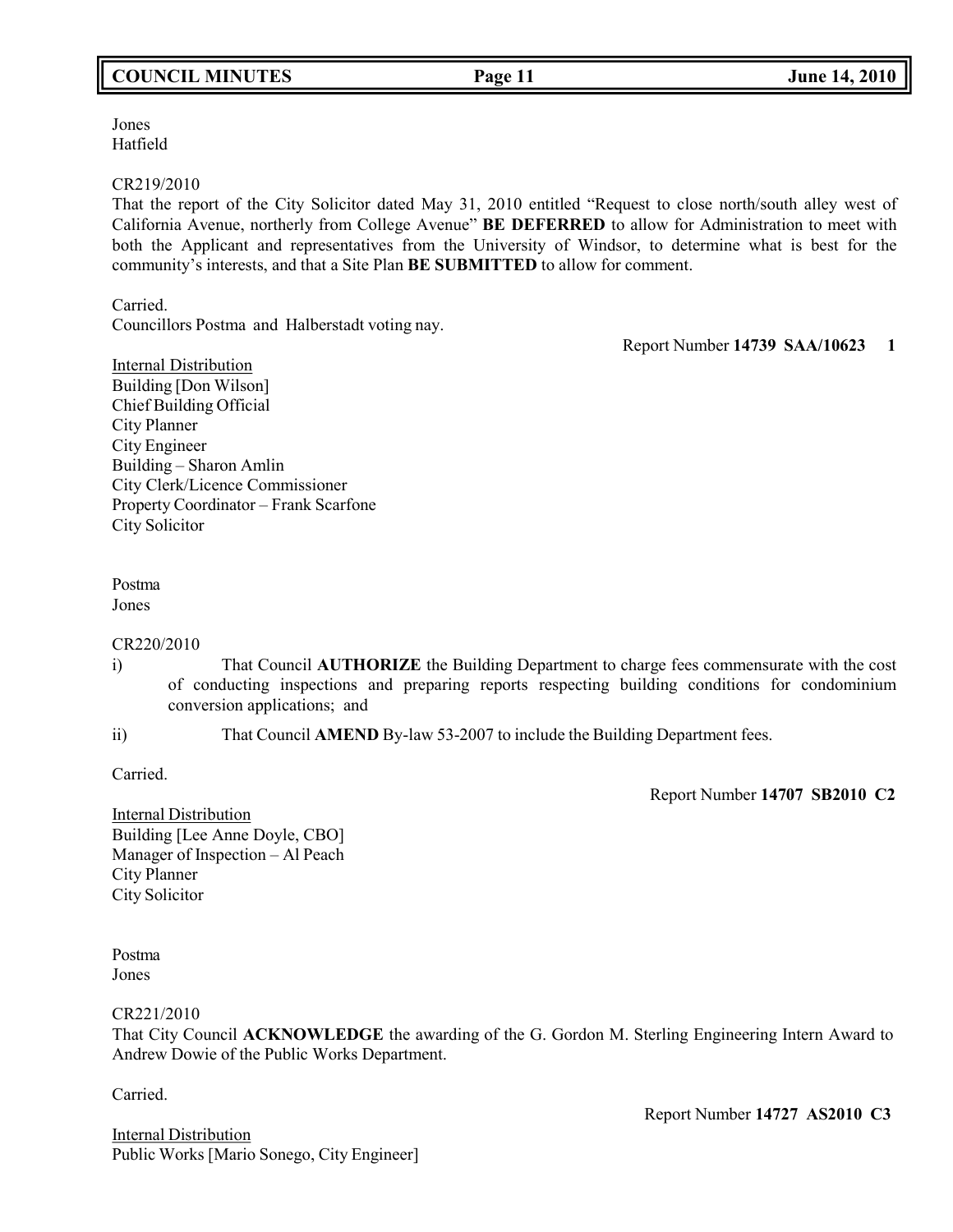## **COUNCIL MINUTES Page 12 June 14, 2010**

Postma Jones

#### CR222/2010

That the 3.05 metre (10 feet) wide north/south alley between Langlois Avenue and Benjamin Avenue northerly from Hanna Street East for a distance of 20.12 metres (66 feet) as shown on Drawing Number CC-1599, *attached* hereto as Appendix "A" **BE ASSUMED** for subsequent closure and conveyance to the abutting property owners and further the City Solicitor **BE REQUESTED** to prepare the necessary by-law.

Carried.

Report Number **14705 SAA/10574 C4**

Appendices Drawing Number CC-1599

Internal Distribution Building [Don Wilson] Chief Building Official Legal - Sharon Amlin Legal [Frank Scarfone; Cheryl Glassford]-Prepare the Easement/Assuming/Closing By-law.

# Postma

Jones

## CR223/2010

That the 3.05 metre (10 feet) wide north/south alley between Langlois Avenue and Benjamin Avenue northerly from Hanna Street East for a distance of 20.12 metres (66 feet) as shown on Drawing Number CC-1599, *attached* hereto as Appendix "A" **BE CLOSED AND CONVEYED**, subject to the following:

- Easements are required in favour of:
	- Bell Canada for aerial plant
	- Enwin Utilities hydro division for an existing overhead span guy support wire
	- City of Windsor for a 1050mm storm sewer
- Conveyance cost to each owner:
	- \$1.00 plus the deed preparation fee and proportionate share of the 12R cost as invoiced to the City of Windsor by an Ontario Land Surveyor for lands abutting properties zoned RD1.3
- The alley shall be divided at the centreline of the existing fence or as directed by both property owners as mutually agreed upon.

and further, the City Engineer **BE REQUESTED** to supply the appropriate legal description, in accordance with Drawing No. CC-1599, *attached* hereto as Appendix "A", the City Solicitor, or a delegate, **BE AUTHORIZED** to publish the required legal notice, and **BE REQUESTED** to prepare the By-law to close and further the Chief Administrative Officer and City Clerk **BE AUTHORIZED** to sign all necessary documents approved in form and content satisfactory to the City Solicitor, and the transaction **BE COMPLETED** electronically pursuant to By-law Number 366-2003.

Carried.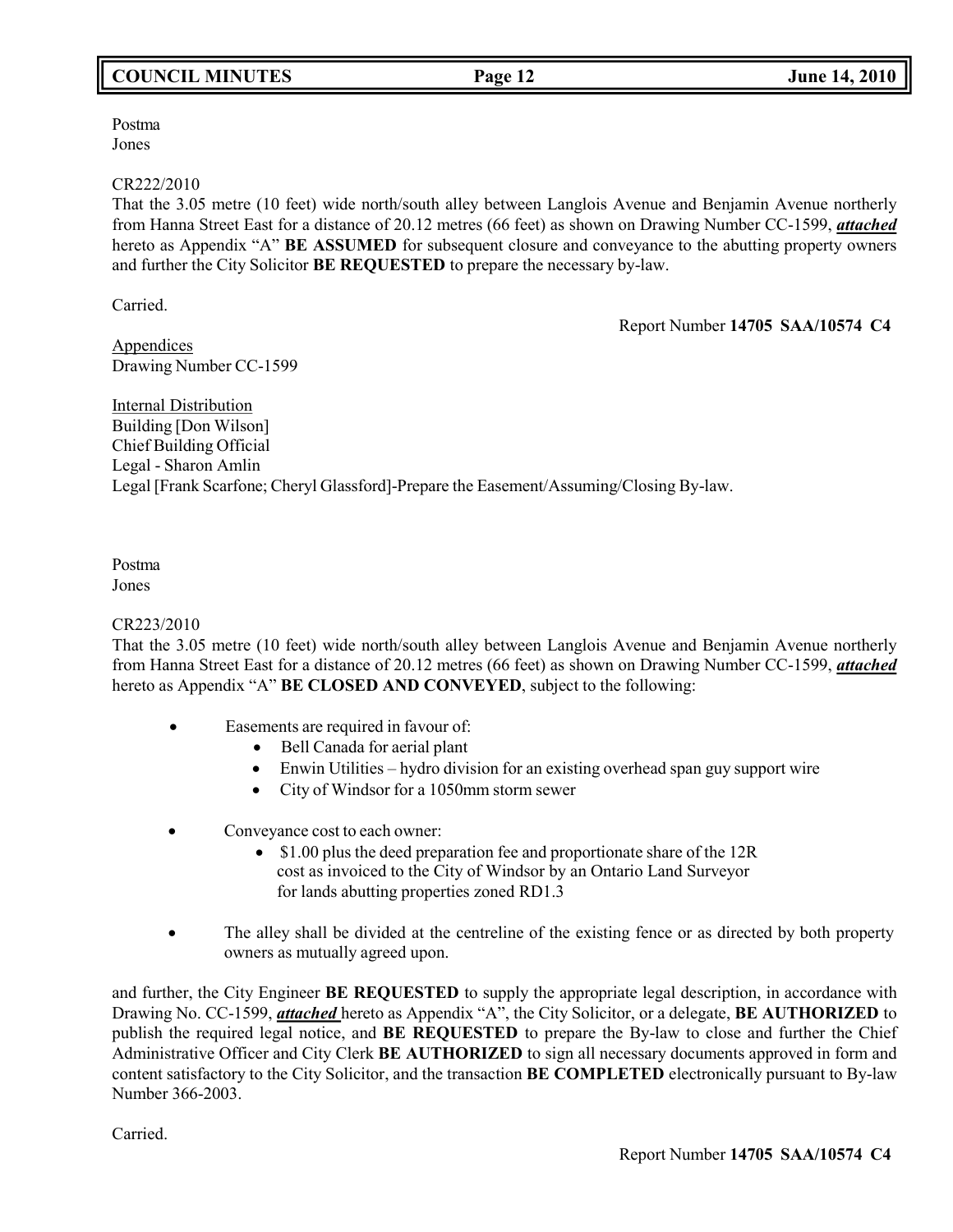## **COUNCIL MINUTES Page 13 June 14, 2010**

APPENDICES Drawing No. CC-1599 Aerial Photo

Internal Distribution Building [Don Wilson] Chief Building Official Legal - Sharon Amlin - Prepare Ad Legal - Documents Clerk - Laura MacDonald City Planner City Engineer City Treasurer Legal [Frank Scarfone; Cheryl Glassford] - Prepare the Easement/Assuming/Closing By-law City Solicitor

Postma Jones

### √√SV

#### CR224/2010

That the report of the City Solicitor dated June 14, 2010, with respect to an Application against the City by Hilary Payne and Dan Bebbington and a Notice of Motion to remove Dan Bebbington as an Applicant and add Lawrence Leigh and other relief **BE RECEIVED** for information, that the actions of the City Solicitor to respond to the Application **BE RATIFIED AND CONFIRMED**.

√Clerk's Note: To be charged to the Budget Stabilization Reserve Fund.√

Carried.

Report Number **14770 ZB/10324 Z/8581 C22**

Internal Distribution Legal [George Wilkki, City Solicitor] City Planner Chief Financial Officer/City Treasurer

Lewenza Postma

#### CR225/2010

That the request from St. Ignatius Church of Antioch Orthodox Church (1808 Labelle) for a Noise By-law Exemption Permit, for the 3rd Annual St. Elias Festival **BE APPROVED** as follows:

July 9, 2010 from 6 p.m.to 12:30 a.m. July 10, 2010 from 12 p.m. to 1:00 a.m July 11, 2010 from 12 p.m. to 11 p.m.

Carried. Councillors Brister and Dilkens voting nay.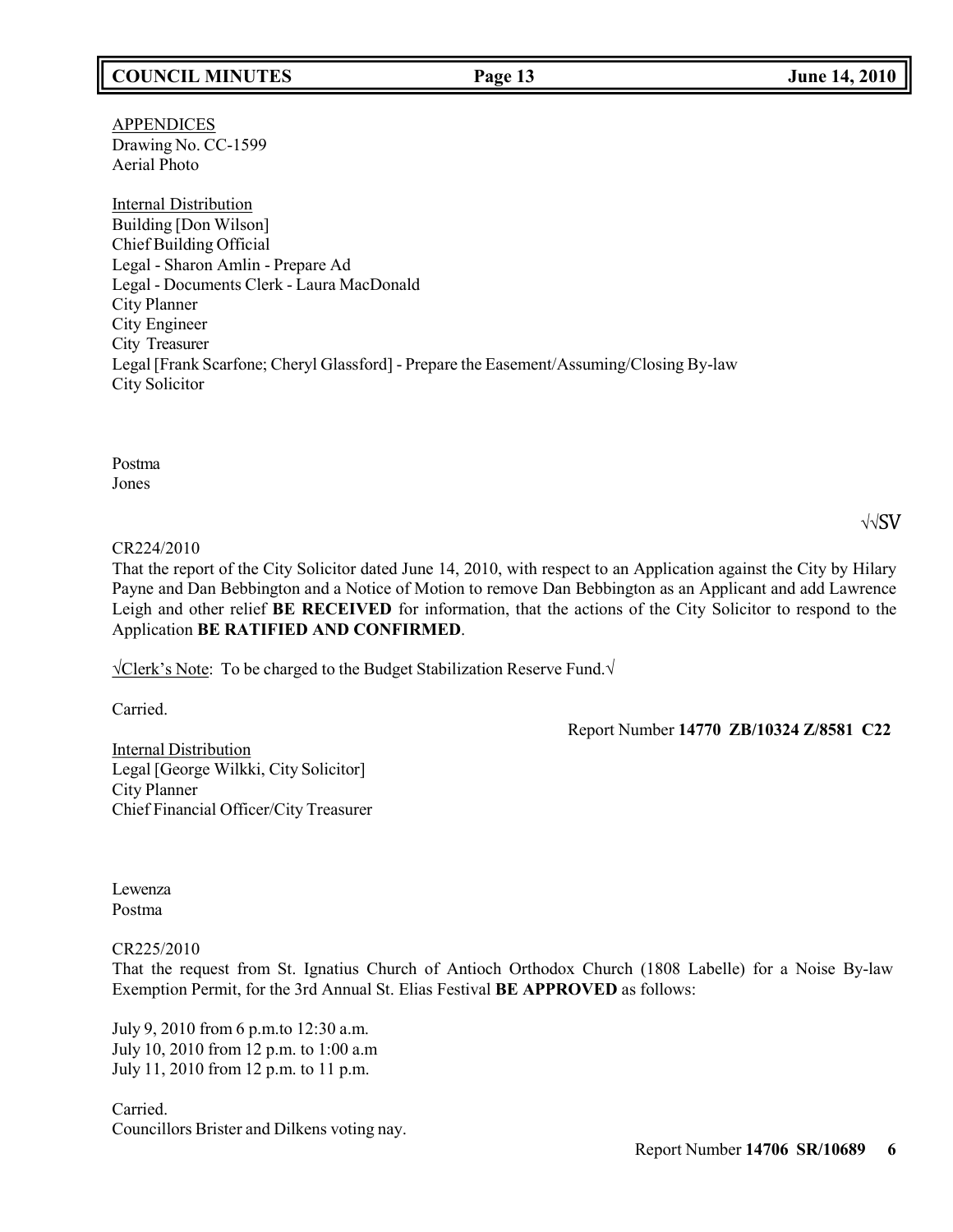## **COUNCIL MINUTES Page 14 June 14, 2010**

Internal Distribution Recreation [Walt Metulynsky] Executive Director of Recreation and Culture Community Development and Health Commissioner Manager of Compliance & Enforcement - Ann Kalinowski

Postma Jones

#### CR226/2010

THAT the Community Development and Health Commissioner **BE AUTHORIZED** to execute an agreement with the Ministry of Training, Colleges and Universities (MTCU) for a new initiative called Training Initiative for Older Workers (TIOW) for the period of  $\sqrt{J$ une 1, 2010 – March 31, 2011 $\sqrt{J}$   $\sqrt{J}$  April 1, 2010 to March 31, 2012, with an effective date of July 1, 2010 $\sqrt{ }$ ;

THAT the Executive Director of Employment and Social Services **BE AUTHORIZED** to enter into negotiations on behalf of the Corporation with MTCU for the Training Initiative for Older Workers program; and

THAT the Community Development & Health Commissioner **BE AUTHORIZED** to sign contracts or related documents as necessary to enable implementation of the Training Initiative for Older Workers agreement such that it does not exceed an upset limit of \$2,500,000. gross expenditures. For contracts in excess of \$1,000,000 gross expenditure, that in addition to the Community Development and Health Commissioner signature, the Chief Administrator Officer **BE REQUIRED** to sign as secondary authority. Authorization would be subject to approval as to technical content by the Executive Director of Employment and Social Services, as to legal content by the City Solicitor, approval of financial content by the Chief Financial Officer and City Treasurer or designate, and subject to there being no required net city contribution.

Carried.

Report Number **14746 GP/10258 C7**

Internal Distribution Coordinator, Career Development Services [Dianne Holman] Manager, Employment and Training Initiatives [Diane Quinn] Executive Director, Employment and Social Services Community Development and Health Commissioner Executive Director of Human Resources Chief Financial Officer/City Treasurer City Solicitor

Lewenza Marra

#### CR227/2010

That the report of the Community Development and Health Commissioner dated June 1, 2010 entitled "Employment Ontario Transformation Project" **BE DEFERRED** to the June 28, 2010 meeting of Council, to allow for additional review by administration.

Carried.

√√SV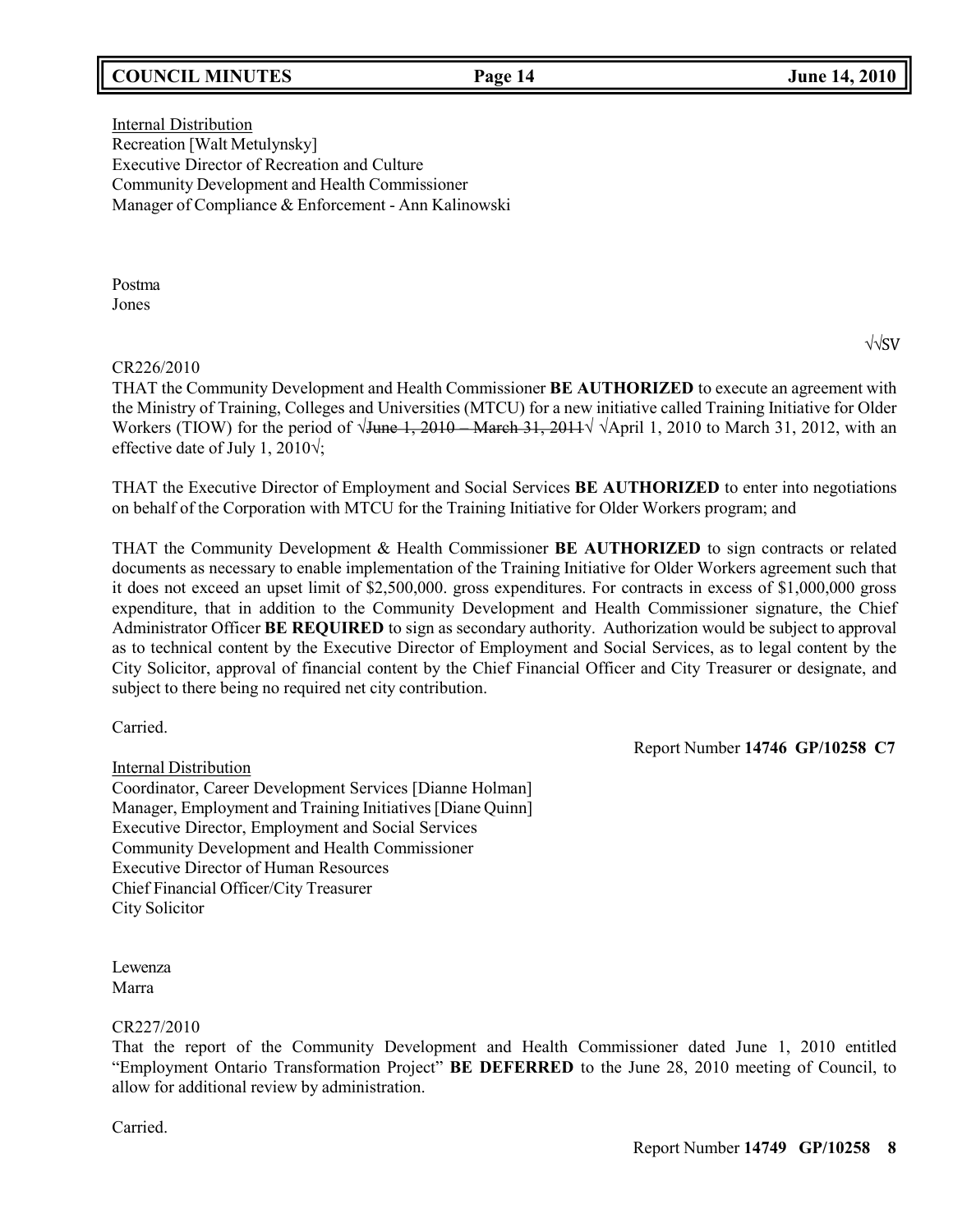## **COUNCIL MINUTES Page 15 June 14, 2010**

## Internal Distribution Project Manager, Employment Ontario Transformation Project [Mary Ellen Bernard] Executive Director, Employment and Social Services Community Development and Health Commissioner Chief Financial Officer/City Treasurer

Postma Jones

#### CR228/2010

That taxi vehicle safety standards certificates, obtained by Taxicab Plate Holders for Spring Safety Lane to be held June 14-18, 2010, **BE ACCEPTED** by the City of Windsor Licensing Division during Taxicab Plate Holder Licence renewals in August 2010.

Carried.

Report Number **#: 14753 ACLT2010 C9**

**Internal Distribution** Licensing [Michael Chantler] City Clerk & Licence Commissioner Manager of Policy, Gaming & Licensing & Deputy Licence Commissioner Executive Director/Chief Building Official

Postma Jones

CR229/2010 **THAT** the following low tender **BE ACCEPTED:**

**TENDERER:** TCI Titan Contracting 1153 Tecumseh Rd. W. Windsor, ON N8X 1H7

**TENDER NO**: 103-10

## **TOTAL TENDER PRICE**: \$105,500 (excluding GST)

for the Drouillard Park- New Spray Pad **BE APPROVED** to supply all labour and materials as stipulated in the tender to construct a new spray pad in Drouillard Park: and

**THAT** the Chief Administrative officer and the City Clerk **BE AUTHORIZED** to sign a contract with the lowest compliant tenderer TCI Titan Contracting in the amount of \$105,500. plus GST, satisfactory in form to the City Solicitor, in technical content to the Executive Director of Parks and Facilities and in financial content to the City Treasurer and Chief Financial Officer.

**THAT** Council **APPROVE** funding for the Drouillard Spray Park at a total project cost of \$260,000.00 with funding to be as follows:

- 1. \$130,000 from the Budget Stabilization Reserve Fund to be repaid by a pre-commitment to the 2014 capital budget(project PFO-029-07) and
- 2. \$130,000 contribution from the Ford City Redevelopment Committee (FCRC) to be received prior to the start of the project.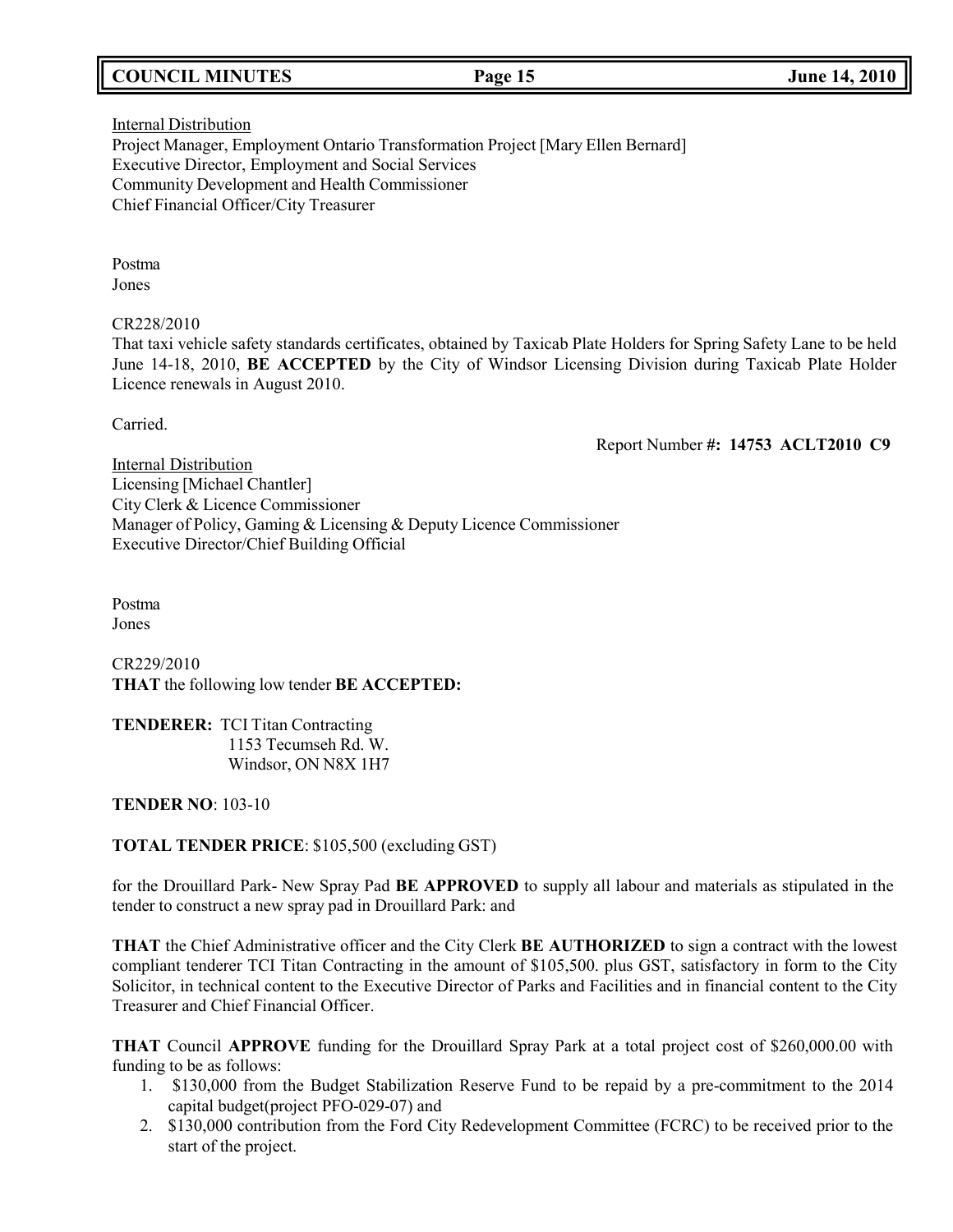## **COUNCIL MINUTES Page 16 June 14, 2010**

Carried.

Report Number **14738 SR/10537 C10**

Internal Distribution Parks[Mike Clement] Executive Director of Parks & Facilities City Engineer Manager of Purchasing & Risk Management Chief Financial Officer/City Treasurer City Solicitor

Postma Jones

## CR230/2010

That the request from the Greater Essex County District School Board (GECDSB) for the City of Windsor to maintain the facilities at the school board owned Windsor Stadium for a period of one year commencing May 1, 2010 and ending April 30, 2011 **BE APPROVED** under the following terms and conditions:

- That the City of Windsor will provide all maintenance activities for the Windsor Stadium including the field, spectator stands, washroom and dressing room facilities;
- That the City of Windsor will be responsible for the booking of the facility to community groups according to the existing City sport field booking procedures and schedule of fees with the GECDSB sanctioned activities receiving priority allocation;
- That the GECDSB will be responsible for all net costs for the maintenance of the facility including maintenance and repairs to the field and associated infrastructure, custodial activities, and utilities;
- That the City of Windsor and the GECDSB each provide proof of insurance in the amount of \$2 million public liability and property damage (CGL) with the Corporation of the City of Windsor be added as an additional insured with cross liability and/or severability of interest clause. There must be 30 day notice of cancellation should the insurance policy be cancelled;
- That community organizations using the facility provide proof of insurance as required by the Manager of Purchasing and Risk Management listing both the City of Windsor and the GECDSB as additional insured;
- That the agreement be renewed for an additional year upon mutual agreement;

and further, that the Chief Administrative Officer and the City Clerk **BE AUTHORIZED** to sign the agreement satisfactory in form to the City Solicitor, in technical content to the Executive Director of Recreation and Culture, and in financial content to the City Treasurer.

## Carried.

Councillor Hatfield discloses an interest and abstains from voting on this matter.

Report Number **14721 SR/10691 C11**

Internal Distribution Recreation [Jan Wilson] Executive Director, Recreation & Culture Executive Director, Parks and Facilities Community Development and Health Commissioner Chief Financial Officer/City Treasurer City Solicitor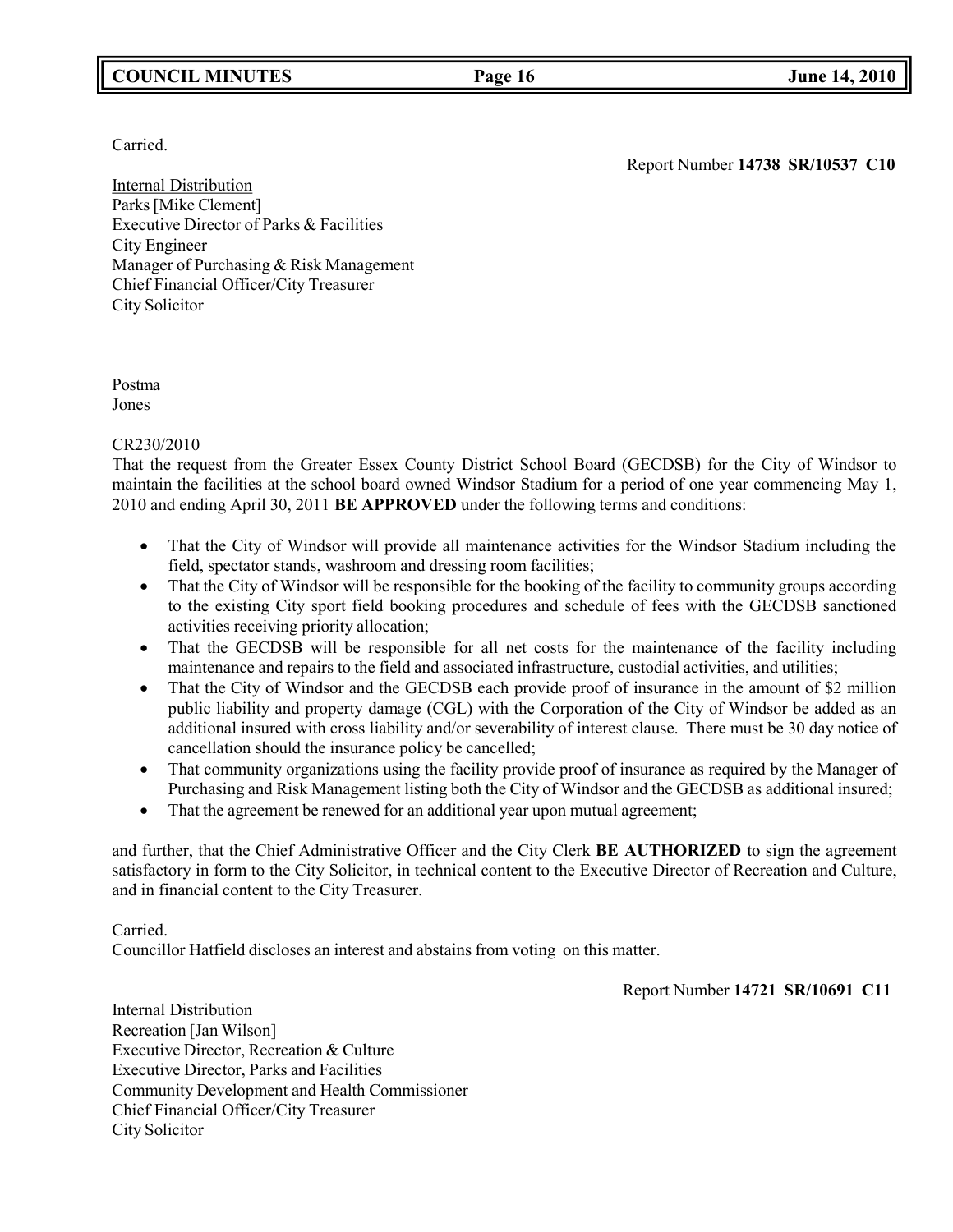Postma Jones

#### CR231/2010

I That Council **APPROVE** the six advance vote days October 9, 12, 13, 14, 15, and 16, 2010 as per S*ection 43* of the *Municipal Elections Act*, for the purpose of the 2010 municipal election; and

That Council **APPROVE** advance voting hours to be between the hours of 10:00 o'clock a.m. and 8:00 o'clock p.m. at the advance voting locations, as listed in **Figure 1,** with the exception of Devonshire Mall, 3100 Howard Avenue, on October 9, 2010 which will be open between the hours of 9:00 o'clock a.m. and 6:00 o'clock p.m. for the 2010 municipal election as per S*ection 43* of the *Municipal Elections Act*, and

That By-law No. 90-2010 **BE APPROVED** for the purpose of establishing advance voting dates and times; and

II That Council **APPROVE** the institutional voting stations listed in **Figure 2** to be open between the hours of 10:00 o'clock a.m. and 4:00 o'clock p.m. on Election Day, October 25, 2010 and further that By-Law No. 91- 2010 **BE APPROVED** for this purpose.

Carried.

Report Number **14740 ACEE/9887 C12**

**Appendices** Figure 1 & Figure 2

Internal Distribution Council Services[Chuck Scarpelli] City Clerk Deputy Clerk City Solicitor

Postma Jones

#### CR232/2010

## I. THAT the following low tender **BE ACCEPTED:**

| Tenderer:                    | <b>AMICO Infrastructure Inc.</b>                      |  |
|------------------------------|-------------------------------------------------------|--|
|                              | 2199 Blackacre Drive                                  |  |
|                              | Oldcastle, Ontario N0R 1R0                            |  |
| Work:                        | Rehabilitation of Lauzon Parkway over E.C. Row Bridge |  |
|                              | Tender #02-10                                         |  |
| <b>Total Tendered Price:</b> | \$1,978,000.00                                        |  |
| Account Charged:             | 007-5310-1790-02942-7101004<br>\$1,200,000            |  |
|                              | \$778,000<br>007-5310-1790-02942-7091024              |  |

AND THAT the Chief Administrative Officer and City Clerk **BE AUTHORIZED** to sign a contract, satisfactory in form to the City Solicitor, technical content to the City Engineer, and financial content to the Chief Financial Officer & City Treasurer, with Amico Infrastructure Inc. for Tender No. 02-10.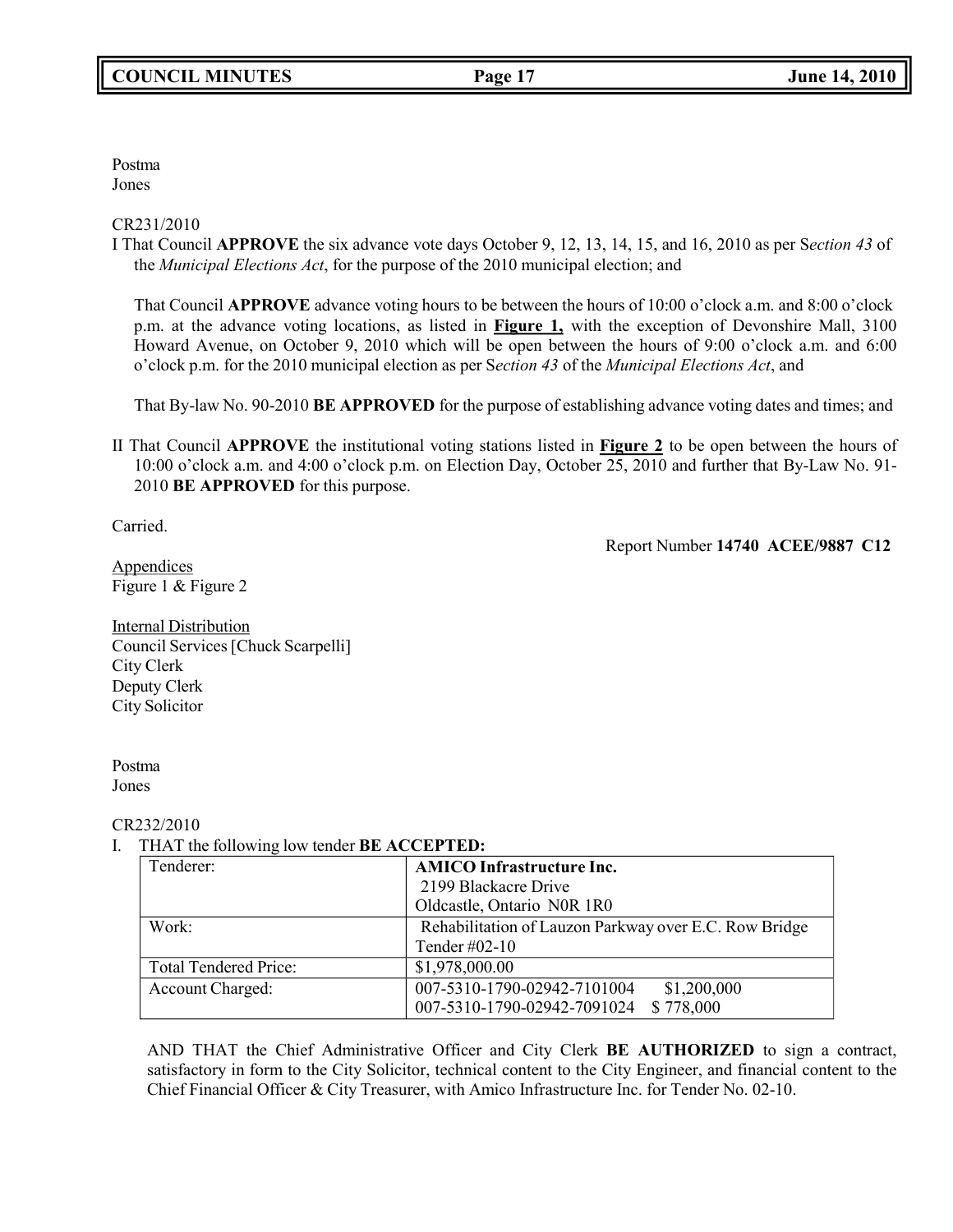| <b>COUNCIL MINUTES</b> |  |
|------------------------|--|
|------------------------|--|

## II. THAT **APPROVAL BE GIVEN** to undertake an expenditure of \$1,978,000.00 for the bridge rehabilitation of the Lauzon Parkway structure, to **BE FUNDED** from the approved Capital Budget for Bridge Rehabilitation (Project ID No. 7101004 and 7091024).

Carried.

Report Number **14744 SW/10693 C13**

Internal Distribution Public Works[Mark Winterton] City Engineer Executive Director of Operations Manager of Purchasing & Risk Management Chief Financial Officer/City Treasurer City Solicitor

Postma Jones

CR233/2010

THAT **APPROVAL BE GIVEN** to retain the services of 360Facility LLC to provide a Hosted Facility Asset Management Software solution for the City of Windsor in accordance with their Proposal in response to City of Windsor RFP Number 93-09 for a three year term with a total contract value of \$113,472 (US Funds); and

THAT the Chief Administrative Officer and City Clerk **BE AUTHORIZED** to sign the contract, satisfactory in form to the City Solicitor, in technical content the Executive Director of Information Technology, and financial content to the City Treasurer.

Carried.

Report Number **14745 SR/10692 C14**

Internal Distribution Manager of Project Management and Applications [Melisa Urban] Manager of Facility Operations [John Miceli] Executive Director of Information Technology Chief Financial Officer/City Treasurer City Solicitor

Postma Lewenza

CR234/2010

**THAT** Council **RECEIVE FOR INFORMATION** the 2010 1st Quarter Operating Budget Variance Report dated June 2, 2010 from the CFO & City Treasurer and;

**THAT** the CAO in concert with the CFO & City Treasurer **BE DIRECTED** to continue monitoring the 2010 Operating Budget and continue to seek further means of offsetting the projected variances. Carried.

Report Number **14724 AFB/10444 15**

Internal Distribution Finance [Andrew Daher] Deputy Treasurer – Financial Planning City Engineer City Clerk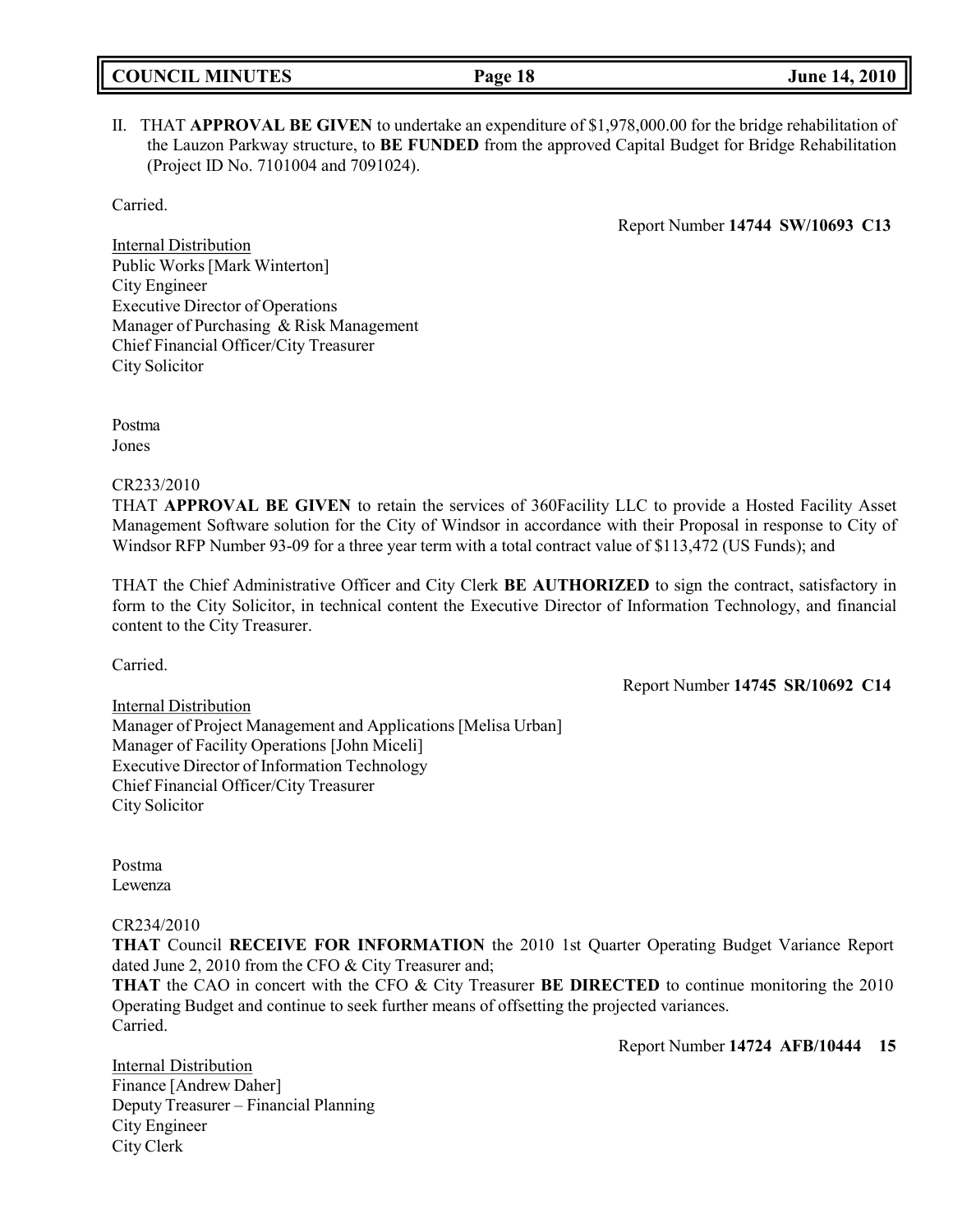## **COUNCIL MINUTES Page 19 June 14, 2010**

## Community Development and Health Commissioner Chief Financial Officer/City Treasurer City Solicitor

Hatfield Jones

CR235/2010

**1. THAT** the following low tender **BE ACCEPTED:**

TENDERER: DeAngelis Construction Inc 5138 County Road 46 R. R. #3 Maidstone, Ontario N0R 1K0

TENDER NO: #96-10

TOTAL AWARDED PRICE: \$3,094,283.74 (excluding G.S.T.)

for the Civic Plaza Amphitheatre **BE APPROVED** to supply all labour and materials as stipulated in the tender to construct a new performance stage at the Central Riverfront Festival Plaza.

- 2. **THAT** the Chief Administrative Officer and the City Clerk **BE AUTHORIZED** to sign a contract with the lowest compliant tenderer DeAngelis Construction Inc. in the amount of \$3,094,283.74 plus G.S.T., satisfactory in form to the City Solicitor, in technical content to the Executive Director of Parks and Facilities and in financial content to the City Treasurer and Chief Financial Officer and;
- **3. THAT APROVAL BE GIVEN** to increase the project budget of Project #7092023-Central Riverfront Festival Plaza to \$3,600,000 and award Tender No 96-10,
- 4. **THAT APPROVAL BE GIVEN** to transfer \$ 1,600,000 from Project #7095000 (Capital Contingency ISF-RiNC) to Project 709202300.

Carried. Councillor Valentinis voting nay.

Report Number **14725 SR/10696 16**

Internal Distribution Parks [Don Sadler] Manager of Parks Development Manager of Facility Operations ACity Engineer Manager of Purchasing & Risk Management Chief Financial Officer/City Treasurer City Solicitor

Gignac Jones

CR236/2010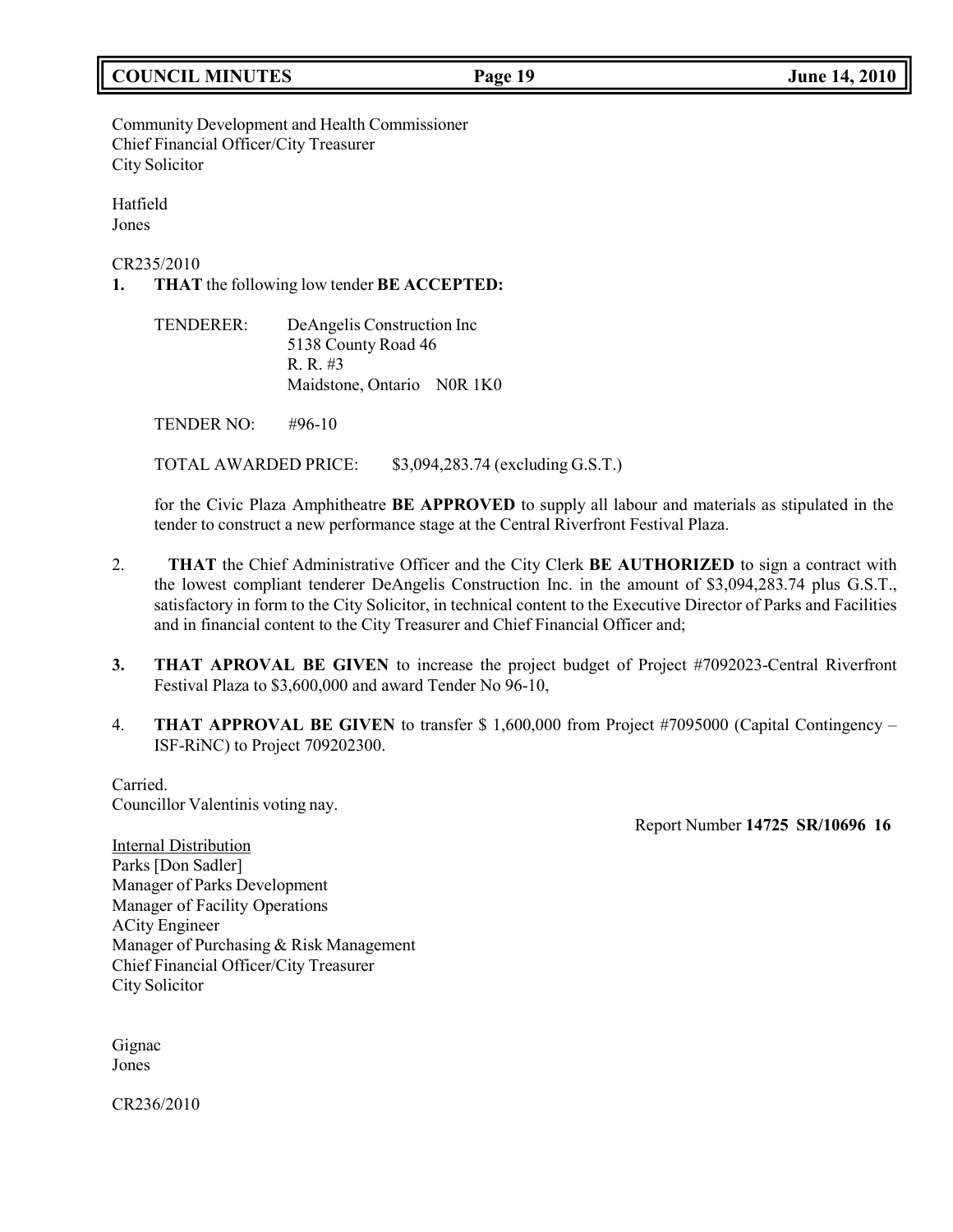|  | <b>COUNCIL MINUTES</b> |
|--|------------------------|
|--|------------------------|

That the report of the Chief Building Official dated June 3, 2010 entitled "Response to Council Question 37-2010 Respecting Excessive Vehicle Noise" **BE DEFERRED** to allow for representatives from Windsor Police Services to be in attendance and available for questions.

Carried.

Report Number **14702 SB2010 17**

Internal Distribution Building [Ann Kalinowski] City Clerk & Licence Commissioner Chief Building Official City Solicitor

Marra Valentinis

CR237/2010

That the application to embark and disembark passengers at Dieppe and Reaume Parks **BE DENIED**; and, **THAT** the report dated May 18, 2010, submitted by the Recreation Department based on information available to them, **BE NOTED AND FILED**.

Carried.

Report Number **14722 MT/10679 18**

Internal Distribution Recreation [Walt Metulynsky] Executive Director of Recreation and Culture Community Development and Health Commissioner Chief Financial Officer/City Treasurer City Solicitor

Postma Jones

CR238/2010

**I** That the application of Hanna's Homes Inc. – Michael Laba, agent) for part lot control exemption for the lands legally described as Lots 49 to 70, inclusive, and Part Lot 71, Registered Plan 558 and Part Closed Alley, now designated as Parts 1 to 10, Parts 12 to 15, Parts 17 to 24, all inclusive in Reference Plan 12R-20705 all located on the west side of Alexandra Avenue, south of Ojibway Street (see attached Map No. PLC-001/10) to allow for the lands to be sold for single unit dwellings **BE APPROVED** for a period of 3 years.

**II** That By-law No. 99-2010 **BE ENACTED.**

Carried.

Report Number **14760 ZPLC2010 C19**

Appendices Map No. PLC-001/10

Internal Distribution Planning [Jim Abbs] City Planner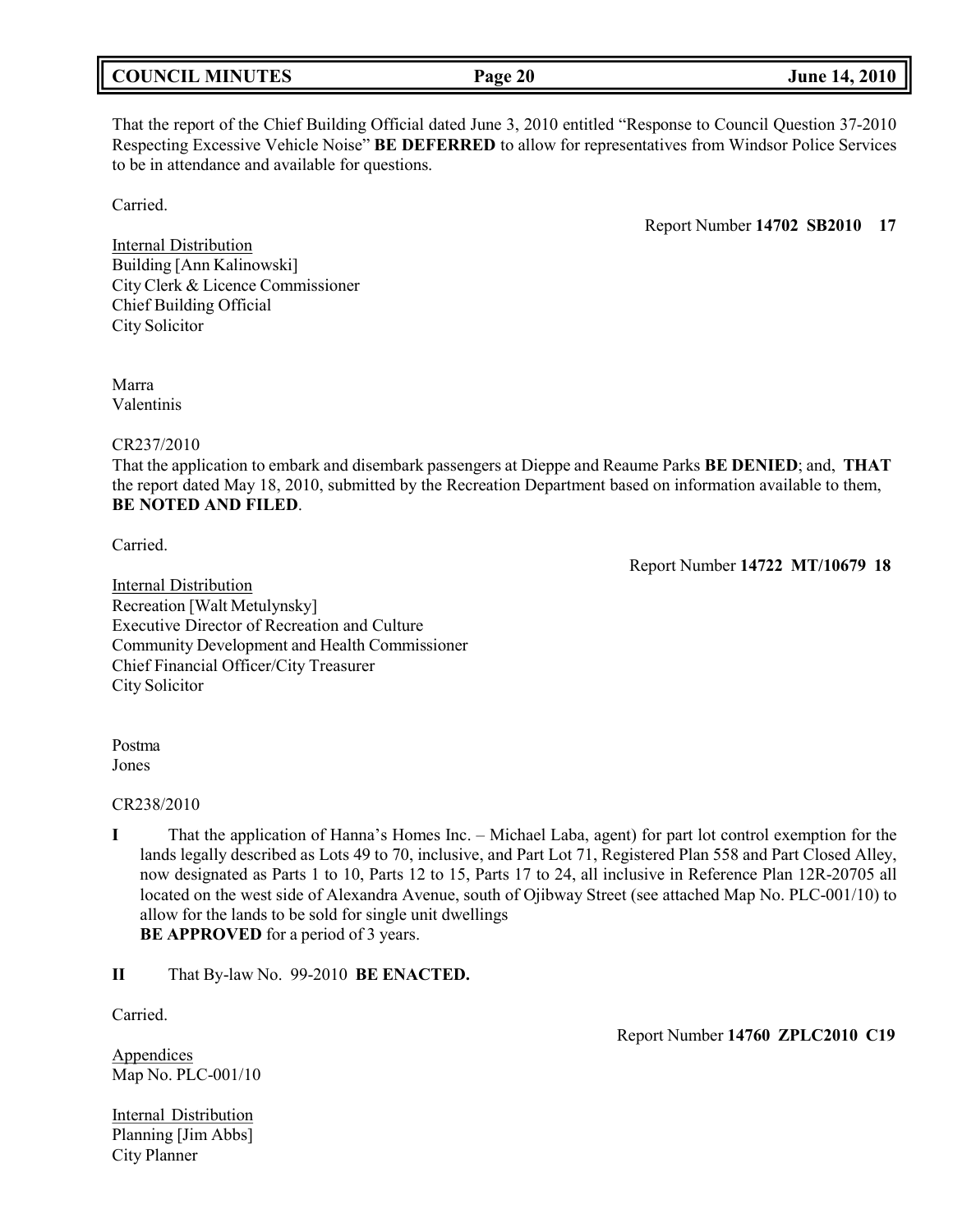## **COUNCIL MINUTES Page 21 June 14, 2010**

#### Manager of Development Applications City Engineer City Solicitor

Marra Jones

C239/2010

THAT City Council **APPROVE** the 2010 Tax Rates for Municipal purposes as provided in Table 1 of the report; and

THAT City Council **ENDORSE** Administration's recommendation that the final tax bills be issued in two (2) phase; and

THAT City Council **APPROVE** the 2010 Business Improvement Area rates as provided in Table 4 of the report; and

THAT the City Solicitor **BE DIRECTED** to prepare the necessary by-law.

Carried. Councillors Brister and Halberstadt voting nay.

Report Number **14759 AF2010 20**

Internal Distribution Finance [Janice Guthrie] Chief Financial Officer/City Treasurer City Solicitor

## Postma Jones

CR240/2010

THAT the update report of the City Solicitor dated June 14, 2010, with respect to an application by the Town of Tecumseh for a public vehicle operating licence for the transportation of passengers on a scheduled service between the Town of Tecumseh and the City of Windsor **BE RECEIVED** for information.

Carried.

Report Number **14771 MT2010 C21**

Internal Distribution Legal [George Wilkki, City Solicitor] General Manager, Transit Windsor

Dilkens Marra

*CR241/2010 RESCINDED BY M193-2010 ADOPTED JUNE 28, 2010*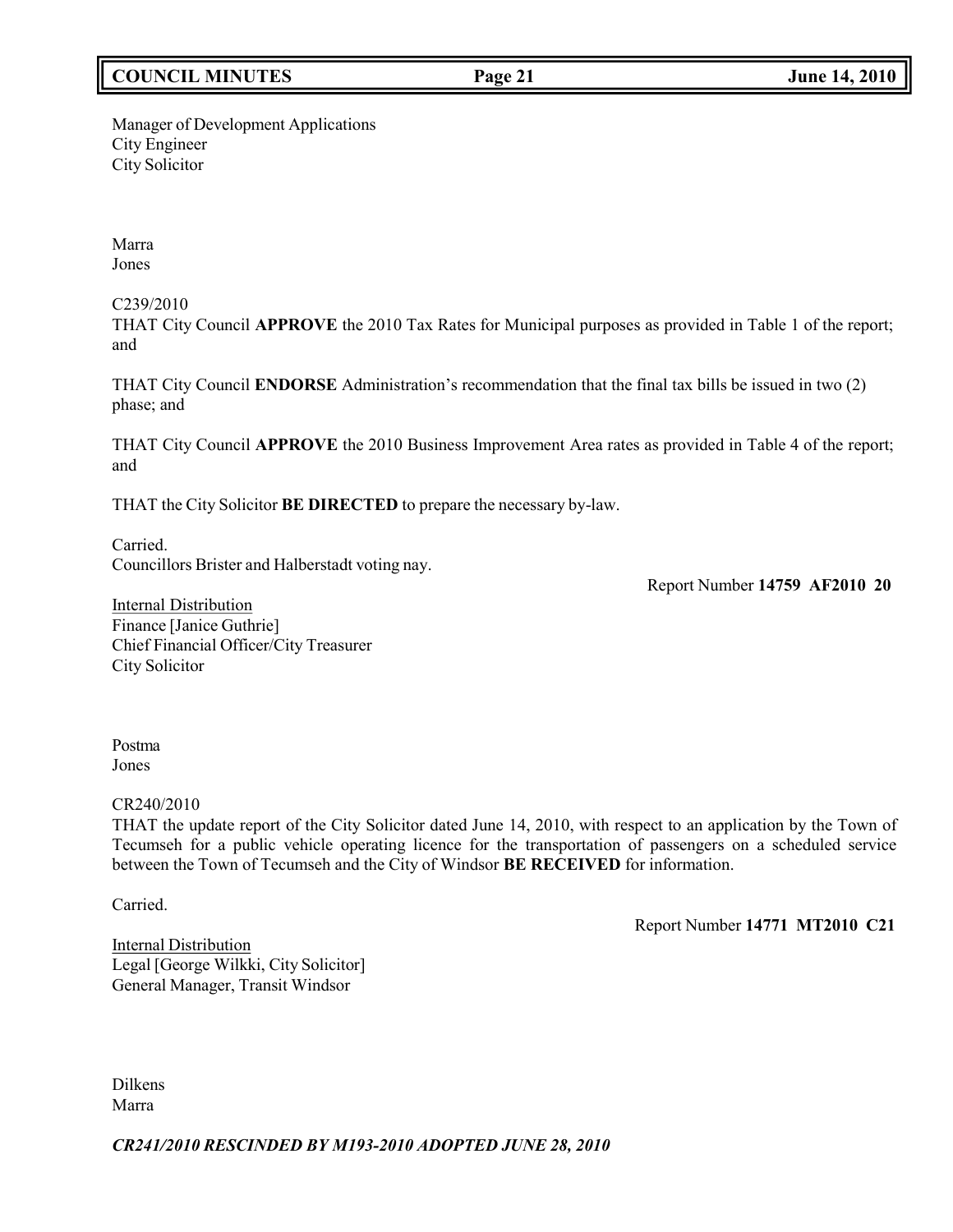## **COUNCIL MINUTES Page 22 June 14, 2010**

#### CR241/2010

That the whole width of the 4.27 metre (14 feet) wide east/west alley between St. Patrick's Drive and Randolph Avenue **BE ASSUMED** for subsequent closure and conveyance to Pauline Maria Trealout, owner of 2999 Randolph Avenue (Lot 149, Plan 1193) and to James Gillis, 2986 St. Patrick's Drive (Pt. Lots 1-4 and Block I, Plan 1193), and further the City Solicitor **BE REQUESTED** to prepare the necessary

by-law; and further,

That consideration of the north/south alley between St. Patrick's Drive and Randolph Avenue **BE DEFERRED** until Administration comes back with a report on how the City can better deal with having residents take ownership of land once the alley is closed.

Carried.

Report Number **14703 SAA/10569 5**

Internal Distribution Building [Don Wilson] Chief Building Official Legal - Sharon Amlin City Planner City Engineer City Solicitor

Dilkens Marra

# *CR242/2010 RESCINDED BY M193-2010 ADOPTED JUNE 28, 2010*

CR242/2010

That the whole width of the 4.27 metre (14 feet) wide east/west alley between St. Patrick's Drive and Randolph Avenue **BE CLOSED AND CONVEYED** to Pauline Maria Trealout, owner of 2999 Randolph (Lot 149, Plan 1193) and James Gillis, owner of 2986 St. Patrick's Drive (Pt. Lots 1-4 and Block I, Plan 1193) subject to the following:

- Easements required in favour of:
	- Cogeco Cable Systems Inc
	- Enwin Utilities hydro division for pole line
	- Bell Canada for maintenance of their plant/cable
- the lands are to be conveyed at \$1.00 plus deed preparation cost (approximately \$400.00) plus a proportionate share of survey cost as invoiced to the City of Windsor by an Ontario Land Surveyor for land abutting property zoned RD1.4

and further, the City Engineer **BE REQUESTED** to supply the appropriate legal description, in accordance with Drawing No. CC-1598, *attached* hereto as Appendix "A", and the City Solicitor or a delegate, **BE AUTHORIZED** to publish the required legal notice and **BE REQUESTED** to prepare the By-law to close and further the Chief Administrative Officer and City Clerk **BE AUTHORIZED** to sign all necessary documents approved in form and content satisfactory to the City Solicitor, and the transaction **BE COMPLETED** electronically pursuant to By-law Number 366-2003.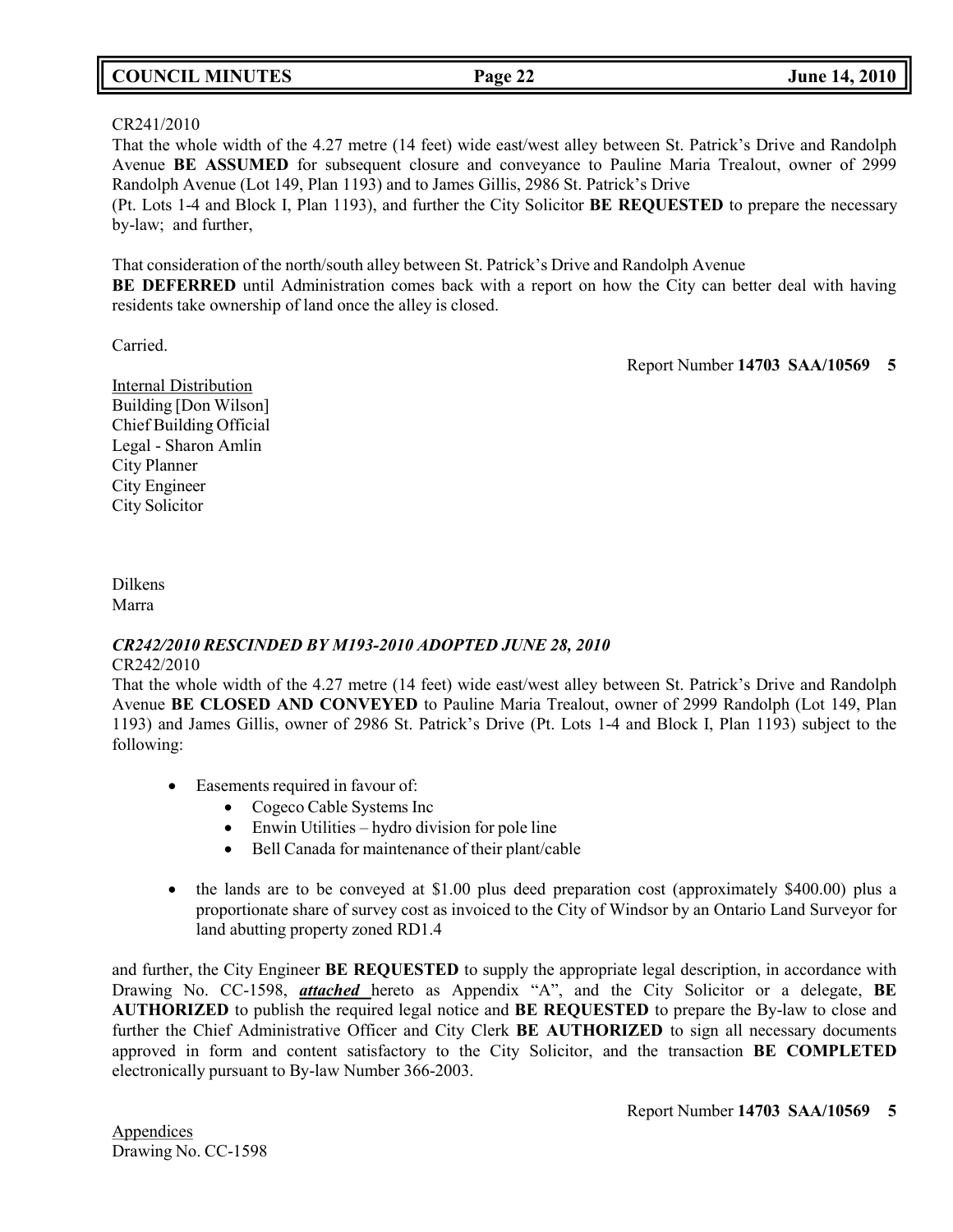# **COUNCIL MINUTES Page 23 June 14, 2010**

Internal Distribution Building [Don Wilson] Chief Building Official Legal - Sharon Amlin City Planner City Engineer City Solicitor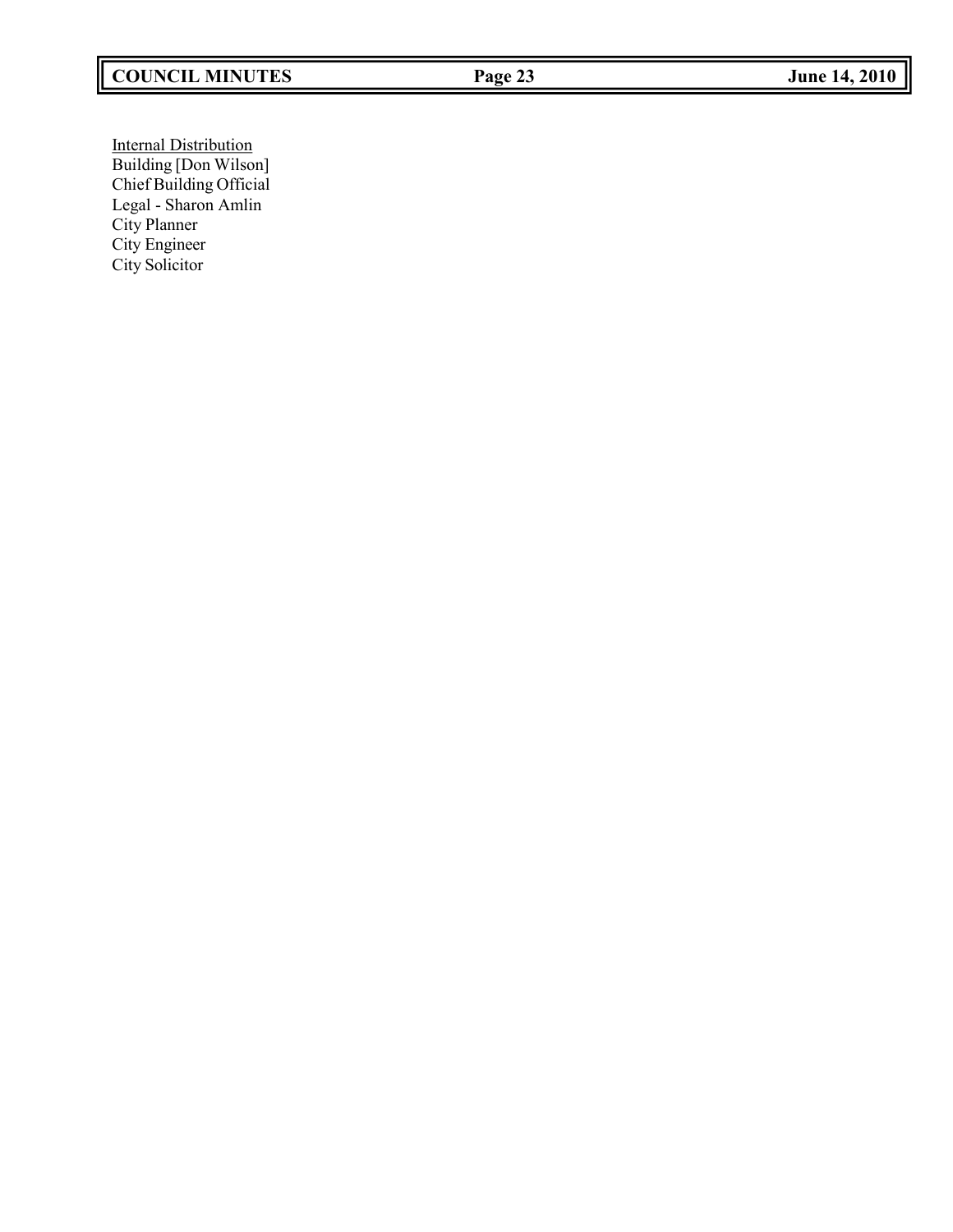|  | <b>COUNCIL MINUTES</b> |
|--|------------------------|
|--|------------------------|

**COUNCIL EXECUTE: COUNCIL EXECUTE: Page 24 June 14, 2010** 

ADOPTED by Council at its meeting held June 14, 2010 [**M175-2010**] VC/bm

# **SPECIAL MEETING OF COUNCIL – IN CAMERA June 14, 2010**

## **Meeting called to order at: 3:00 p.m.**

## **Members in Attendance:**

Mayor E. Francis Councillor D. Brister (arrives at 3:09 p.m.) Councillor D. Dilkens Councillor C. Postma Councillor R. Jones Councillor A. Halberstadt Councillor F. Valentinis (arrives at 3:28 p.m.) Councillor K. Lewenza (arrives at 3:08 p.m.) Councillor B. Marra (arrives at 3:08 p.m.) Councillor P. Hatfield Councillor J. Gignac

## **Also in attendance:**

H. Reidel, Chief Administrative Officer R. Warsh, Community Development and Health Commissioner (arrives at 3:08 p.m.) M. Sonego, City Engineer G. Wilkki, City Solicitor V. Critchley, City Clerk O. Colucci, Chief Financial Officer P. Brode, Senior Legal Counsel (Item 2) Representatives, Windsor Police Service (Item 6)

**Verbal Motion is presented by Councillor Gignac, seconded by Councillor Hatfield,**

**that Rule 3.3 (a) of the** *Procedure By-law, 420-2001 as amended,* **be waived to add the following Agenda item:**

**6. Personal matter – about an identifiable individual (Item 18 on regular agenda)**

**Motion Carried.**

**Verbal Motion is presented by Councillor Gignac, seconded by Councillor Hatfield,**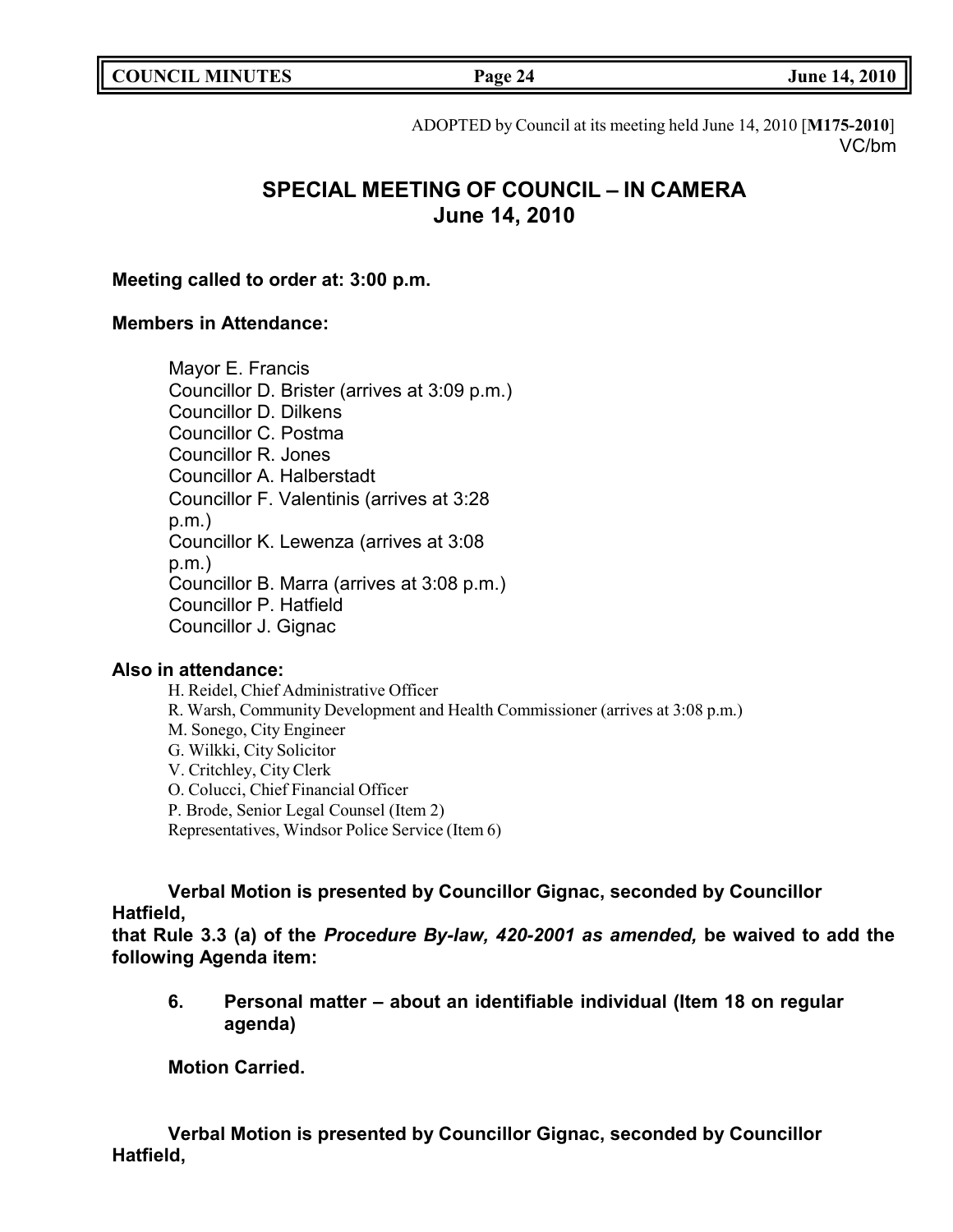**to move in Camera for discussion of the following item(s), removing Items 3 and 4 which will be placed on the open session agenda for June 14, 2010:**

| Item No. |    | <b>Subject</b>                                                                       | Section<br>Pursuant<br>to<br><b>Municipal</b><br>Act, 2001,<br>as<br>amended |
|----------|----|--------------------------------------------------------------------------------------|------------------------------------------------------------------------------|
|          | 1. | <b>Property matter-purchase of land</b>                                              | 239(2)(c)                                                                    |
|          | 2. | <b>Property matter – claim settlement</b>                                            | 239(2)(c)                                                                    |
| 3.       |    | <b>REMOVED AND PLACED ON OPEN SESSION</b>                                            |                                                                              |
| 4.       |    | <b>REMOVED AND PLACED ON OPEN SESSION</b>                                            |                                                                              |
| 5.       |    | Personal matter – about an identifiable individual(s) –<br>recruitment               | 239(2)(b)                                                                    |
| 6.       |    | Personal matter – about an identifiable individual(s)<br>(Item 18 on regular agenda) | 239(2)(b)                                                                    |

## **Motion Carried.**

## **Declarations of Pecuniary Interest:**

None declared

**Discussion on the items of business. (Items 1, 2, 5 and 6)**

**Verbal Motion is presented by Councillor Postma, seconded by Councillor Valentinis, to move back into public session. Motion Carried.**

## **Moved by Councillor Brister, seconded by Councillor Dilkens,**

**THAT the Clerk BE DIRECTED to transmit the recommendation(s) contained in the report(s) discussed at the In-Camera Council Meeting held June 14, 2010 directly to Council for consideration at the next Regular Meeting.**

1. That the recommendation contained in the in-camera report from the Property Coordinator, Property Supervisor, City Solicitor and Chief Financial Officer and City Treasurer respecting a property matter – sale of land **BE APPROVED**.

2. That the recommendation contained in the in-camera report from Senior Legal Counsel, City Solicitor, Chief Financial Officer and City Treasurer and City Engineer respecting a property matter – claim settlement **BE APPROVED**.